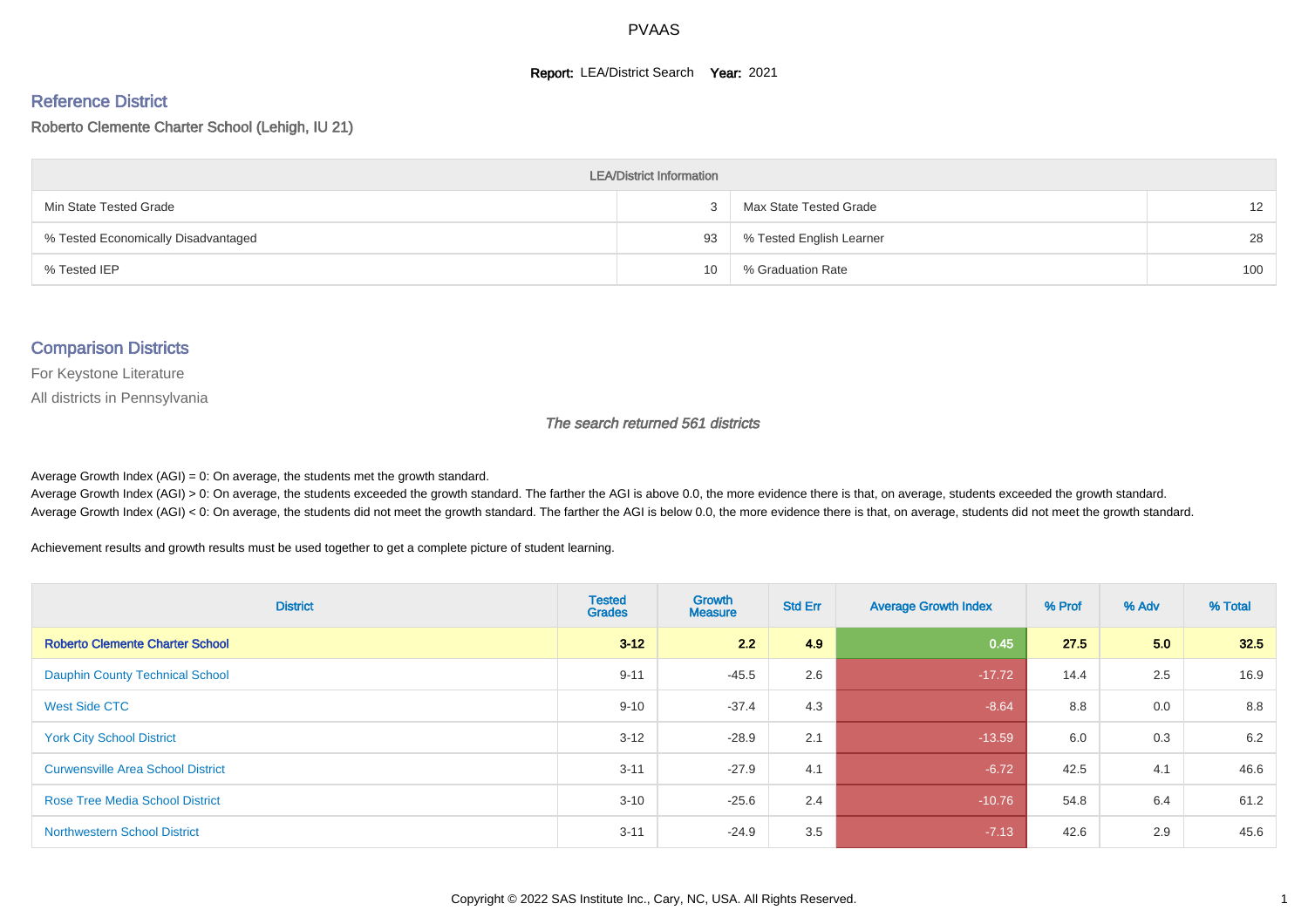| <b>District</b>                               | <b>Tested</b><br><b>Grades</b> | <b>Growth</b><br><b>Measure</b> | <b>Std Err</b> | <b>Average Growth Index</b> | % Prof | % Adv   | % Total |
|-----------------------------------------------|--------------------------------|---------------------------------|----------------|-----------------------------|--------|---------|---------|
| <b>Roberto Clemente Charter School</b>        | $3 - 12$                       | 2.2                             | 4.9            | 0.45                        | 27.5   | 5.0     | 32.5    |
| Philipsburg-Osceola Area School District      | $3 - 11$                       | $-24.8$                         | 3.3            | $-7.43$                     | 19.7   | $2.6\,$ | 22.4    |
| <b>Mastery Charter School - Gratz Campus</b>  | $7 - 10$                       | $-23.9$                         | 4.5            | $-5.29$                     | 2.9    | 0.0     | 2.9     |
| <b>Southern Fulton School District</b>        | $3 - 11$                       | $-23.7$                         | 4.4            | $-5.37$                     | 34.2   | 10.5    | 44.7    |
| <b>Shikellamy School District</b>             | $3 - 10$                       | $-22.3$                         | 2.5            | $-8.92$                     | 33.3   | 6.1     | 39.5    |
| <b>Lawrence County CTC</b>                    | $10 - 11$                      | $-21.7$                         | 3.6            | $-6.05$                     | 19.8   | 0.0     | 19.8    |
| Lackawanna Trail School District              | $3 - 10$                       | $-21.7$                         | 3.5            | $-6.20$                     | 38.5   | 1.5     | 40.0    |
| <b>Springfield Township School District</b>   | $3 - 11$                       | $-18.9$                         | 3.2            | $-5.88$                     | 62.6   | 3.6     | 66.3    |
| <b>Frazier School District</b>                | $3 - 11$                       | $-17.2$                         | 3.7            | $-4.70$                     | 37.1   | 1.6     | 38.7    |
| <b>Penns Manor Area School District</b>       | $3 - 12$                       | $-17.0$                         | 3.7            | $-4.52$                     | 29.7   | 3.1     | 32.8    |
| <b>Pennridge School District</b>              | $3 - 10$                       | $-16.8$                         | 1.4            | $-11.59$                    | 46.8   | 8.0     | 54.9    |
| Jefferson County-Dubois AVTS                  | $9 - 11$                       | $-16.2$                         | 3.9            | $-4.16$                     | 23.0   | 0.0     | 23.0    |
| <b>Lancaster School District</b>              | $3 - 12$                       | $-15.8$                         | $1.5$          | $-10.90$                    | 14.6   | $2.3\,$ | 16.9    |
| <b>Mifflinburg Area School District</b>       | $3 - 11$                       | $-15.8$                         | 2.5            | $-6.30$                     | 42.4   | 4.0     | 46.4    |
| Schuylkill Haven Area School District         | $3 - 11$                       | $-15.3$                         | 3.1            | $-4.87$                     | 49.7   | 2.4     | 52.1    |
| <b>Ringgold School District</b>               | $3 - 11$                       | $-14.7$                         | 2.4            | $-6.04$                     | 41.5   | 7.9     | 49.4    |
| <b>Tacony Academy Charter School</b>          | $3 - 11$                       | $-14.7$                         | 3.0            | $-4.82$                     | 22.4   | 1.8     | 24.1    |
| Southern Columbia Area School District        | $3 - 11$                       | $-14.6$                         | 3.0            | $-4.92$                     | 55.0   | 4.0     | 59.0    |
| <b>Erie City School District</b>              | $3 - 12$                       | $-14.5$                         | 1.6            | $-9.26$                     | 25.4   | 3.0     | 28.4    |
| <b>Ridgway Area School District</b>           | $3 - 11$                       | $-14.5$                         | 4.1            | $-3.56$                     | 49.0   | 9.8     | 58.8    |
| <b>Minersville Area School District</b>       | $3 - 11$                       | $-14.4$                         | 3.7            | $-3.90$                     | 39.3   | 3.3     | 42.6    |
| <b>Williamsburg Community School District</b> | $3 - 11$                       | $-14.3$                         | 4.1            | $-3.48$                     | 28.3   | 0.0     | 28.3    |
| Johnsonburg Area School District              | $3 - 11$                       | $-14.1$                         | 3.9            | $-3.62$                     | 54.0   | 4.6     | 58.6    |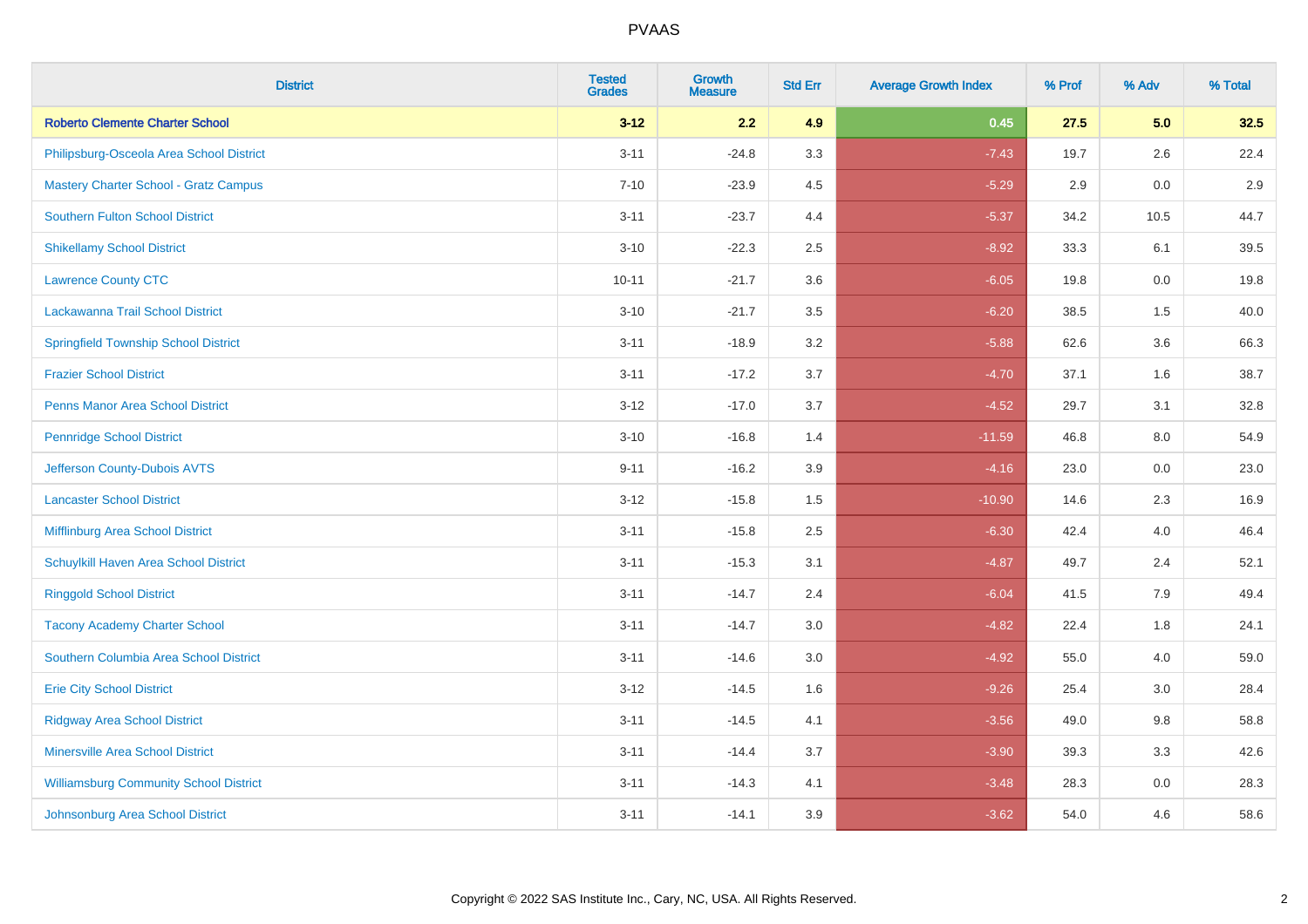| <b>District</b>                                 | <b>Tested</b><br><b>Grades</b> | Growth<br><b>Measure</b> | <b>Std Err</b> | <b>Average Growth Index</b> | % Prof | % Adv   | % Total |
|-------------------------------------------------|--------------------------------|--------------------------|----------------|-----------------------------|--------|---------|---------|
| <b>Roberto Clemente Charter School</b>          | $3 - 12$                       | 2.2                      | 4.9            | 0.45                        | 27.5   | 5.0     | 32.5    |
| <b>Riverside Beaver County School District</b>  | $3 - 11$                       | $-14.0$                  | 3.0            | $-4.64$                     | 49.4   | 8.8     | 58.2    |
| <b>Bristol Township School District</b>         | $3 - 11$                       | $-13.9$                  | 2.0            | $-7.05$                     | 31.0   | 3.7     | 34.7    |
| <b>Tulpehocken Area School District</b>         | $3 - 12$                       | $-13.7$                  | 2.8            | $-4.81$                     | 36.7   | 2.8     | 39.4    |
| Propel Charter School - Braddock Hills          | $3 - 11$                       | $-13.6$                  | 3.6            | $-3.81$                     | 9.7    | 1.6     | 11.3    |
| Salisbury-Elk Lick School District              | $3 - 11$                       | $-13.5$                  | 5.9            | $-2.30$                     | 27.8   | $0.0\,$ | 27.8    |
| <b>Titusville Area School District</b>          | $3 - 11$                       | $-13.2$                  | 2.6            | $-4.99$                     | 43.2   | 4.8     | 48.0    |
| <b>Rochester Area School District</b>           | $3 - 11$                       | $-13.2$                  | 4.6            | $-2.89$                     | 19.5   | 1.3     | 20.8    |
| <b>Northern Potter School District</b>          | $3 - 12$                       | $-13.1$                  | 4.6            | $-2.84$                     | 37.5   | 0.0     | 37.5    |
| Southern Huntingdon County School District      | $3 - 11$                       | $-12.9$                  | 3.2            | $-3.98$                     | 32.5   | 2.5     | 35.0    |
| <b>Keystone Education Center Charter School</b> | $3 - 12$                       | $-12.9$                  | 5.9            | $-2.19$                     | 28.0   | 0.0     | 28.0    |
| Hatboro-Horsham School District                 | $3 - 11$                       | $-12.8$                  | 1.7            | $-7.47$                     | 45.6   | 7.2     | 52.8    |
| Norristown Area School District                 | $3 - 12$                       | $-12.8$                  | 1.6            | $-7.98$                     | 23.5   | $2.3\,$ | 25.7    |
| <b>Avonworth School District</b>                | $3 - 10$                       | $-12.6$                  | 3.1            | $-4.01$                     | 59.8   | 4.6     | 64.4    |
| <b>Columbia-Montour AVTS</b>                    | $9 - 10$                       | $-12.5$                  | 3.0            | $-4.16$                     | 22.3   | 0.6     | 22.9    |
| <b>Wellsboro Area School District</b>           | $3 - 11$                       | $-12.4$                  | 3.0            | $-4.11$                     | 49.2   | 11.9    | 61.1    |
| <b>Owen J Roberts School District</b>           | $3 - 11$                       | $-12.3$                  | 1.6            | $-7.61$                     | 57.0   | 11.9    | 69.0    |
| <b>West Mifflin Area School District</b>        | $3 - 12$                       | $-12.3$                  | 2.9            | $-4.22$                     | 39.7   | 10.3    | 50.0    |
| <b>Annville-Cleona School District</b>          | $3 - 12$                       | $-12.1$                  | 2.7            | $-4.46$                     | 34.9   | 7.8     | 42.6    |
| Catasauqua Area School District                 | $3 - 12$                       | $-12.1$                  | 3.0            | $-4.00$                     | 36.8   | 7.6     | 44.3    |
| <b>Bucks County Technical High School</b>       | $9 - 10$                       | $-12.0$                  | 2.5            | $-4.84$                     | 35.9   | 3.2     | 39.2    |
| <b>Marion Center Area School District</b>       | $3 - 10$                       | $-12.0$                  | 3.1            | $-3.87$                     | 33.7   | 1.1     | 34.8    |
| <b>Moniteau School District</b>                 | $3 - 11$                       | $-11.8$                  | 3.3            | $-3.56$                     | 50.0   | 6.3     | 56.3    |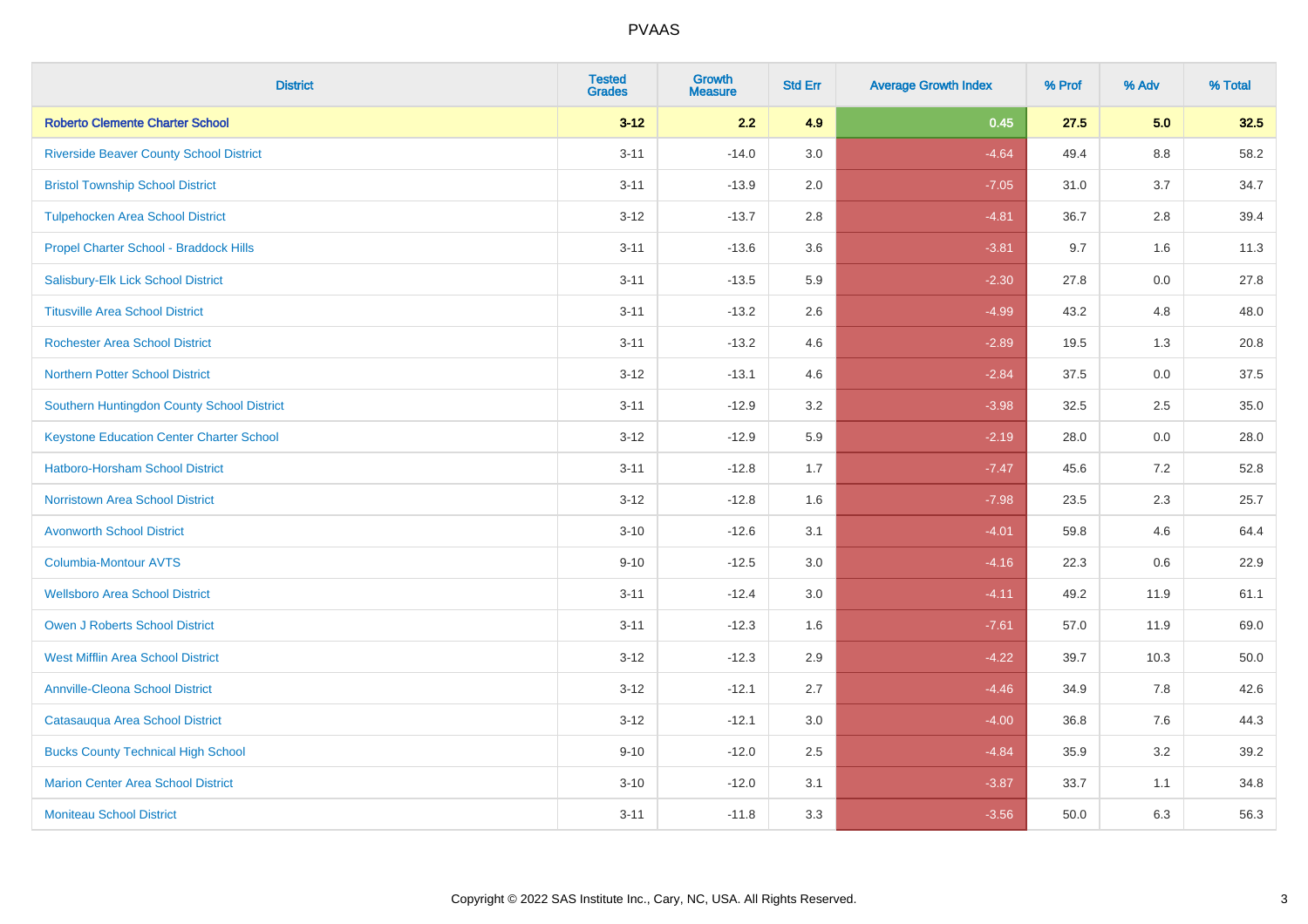| <b>District</b>                            | <b>Tested</b><br><b>Grades</b> | <b>Growth</b><br><b>Measure</b> | <b>Std Err</b> | <b>Average Growth Index</b> | % Prof | % Adv   | % Total |
|--------------------------------------------|--------------------------------|---------------------------------|----------------|-----------------------------|--------|---------|---------|
| <b>Roberto Clemente Charter School</b>     | $3 - 12$                       | 2.2                             | 4.9            | 0.45                        | 27.5   | 5.0     | 32.5    |
| <b>Steelton-Highspire School District</b>  | $3 - 11$                       | $-11.8$                         | 3.5            | $-3.40$                     | 14.5   | 0.0     | 14.5    |
| <b>Propel Charter School-Homestead</b>     | $3 - 11$                       | $-11.7$                         | 4.1            | $-2.84$                     | 15.9   | 0.0     | 15.9    |
| <b>Abington School District</b>            | $3 - 10$                       | $-11.5$                         | 1.9            | $-6.00$                     | 56.2   | 11.6    | 67.8    |
| Southern Tioga School District             | $3 - 11$                       | $-11.5$                         | 2.7            | $-4.25$                     | 47.8   | 6.4     | 54.3    |
| Maritime Academy Charter School            | $3 - 10$                       | $-11.4$                         | 3.5            | $-3.29$                     | 15.2   | 0.0     | 15.2    |
| <b>Plum Borough School District</b>        | $3 - 11$                       | $-11.3$                         | 2.2            | $-5.19$                     | 51.1   | 9.0     | 60.1    |
| <b>South Park School District</b>          | $3 - 11$                       | $-11.3$                         | 2.7            | $-4.23$                     | 53.5   | 13.7    | 67.3    |
| La Academia Partnership Charter School     | $6 - 11$                       | $-11.0$                         | 4.7            | $-2.34$                     | 6.8    | 0.0     | 6.8     |
| <b>Sugar Valley Rural Charter School</b>   | $3 - 11$                       | $-11.0$                         | 4.5            | $-2.46$                     | 14.9   | 0.0     | 14.9    |
| <b>Solanco School District</b>             | $3 - 11$                       | $-11.0$                         | 2.0            | $-5.55$                     | 41.6   | 4.5     | 46.1    |
| <b>Propel Charter School-Montour</b>       | $3 - 10$                       | $-10.7$                         | 3.9            | $-2.71$                     | 13.7   | 0.0     | 13.7    |
| Northern Lehigh School District            | $3 - 12$                       | $-10.4$                         | 2.7            | $-3.82$                     | 28.0   | 9.3     | 37.3    |
| <b>Exeter Township School District</b>     | $3 - 11$                       | $-10.4$                         | 1.9            | $-5.44$                     | 50.6   | 2.7     | 53.3    |
| <b>Farrell Area School District</b>        | $3 - 11$                       | $-10.4$                         | 4.3            | $-2.41$                     | 19.0   | 0.0     | 19.0    |
| The New Academy Charter School             | $8 - 11$                       | $-10.4$                         | 5.2            | $-2.00$                     | 0.0    | $0.0\,$ | $0.0\,$ |
| <b>Union City Area School District</b>     | $3 - 12$                       | $-10.2$                         | 3.6            | $-2.87$                     | 42.9   | 3.2     | 46.0    |
| <b>Pittston Area School District</b>       | $3 - 11$                       | $-10.1$                         | 5.6            | $-1.80$                     | 38.1   | 9.5     | 47.6    |
| <b>Northwest Area School District</b>      | $3 - 10$                       | $-10.0$                         | 3.8            | $-2.59$                     | 34.6   | $7.3$   | 41.8    |
| Jefferson-Morgan School District           | $3 - 10$                       | $-9.9$                          | 4.2            | $-2.35$                     | 43.8   | 4.2     | 47.9    |
| <b>Big Spring School District</b>          | $3 - 11$                       | $-9.8$                          | 2.4            | $-4.00$                     | 38.6   | 8.9     | 47.5    |
| <b>Neshannock Township School District</b> | $3 - 10$                       | $-9.7$                          | 2.9            | $-3.34$                     | 62.4   | 5.6     | 67.9    |
| <b>Benton Area School District</b>         | $3 - 10$                       | $-9.7$                          | 4.5            | $-2.18$                     | 43.2   | 5.4     | 48.6    |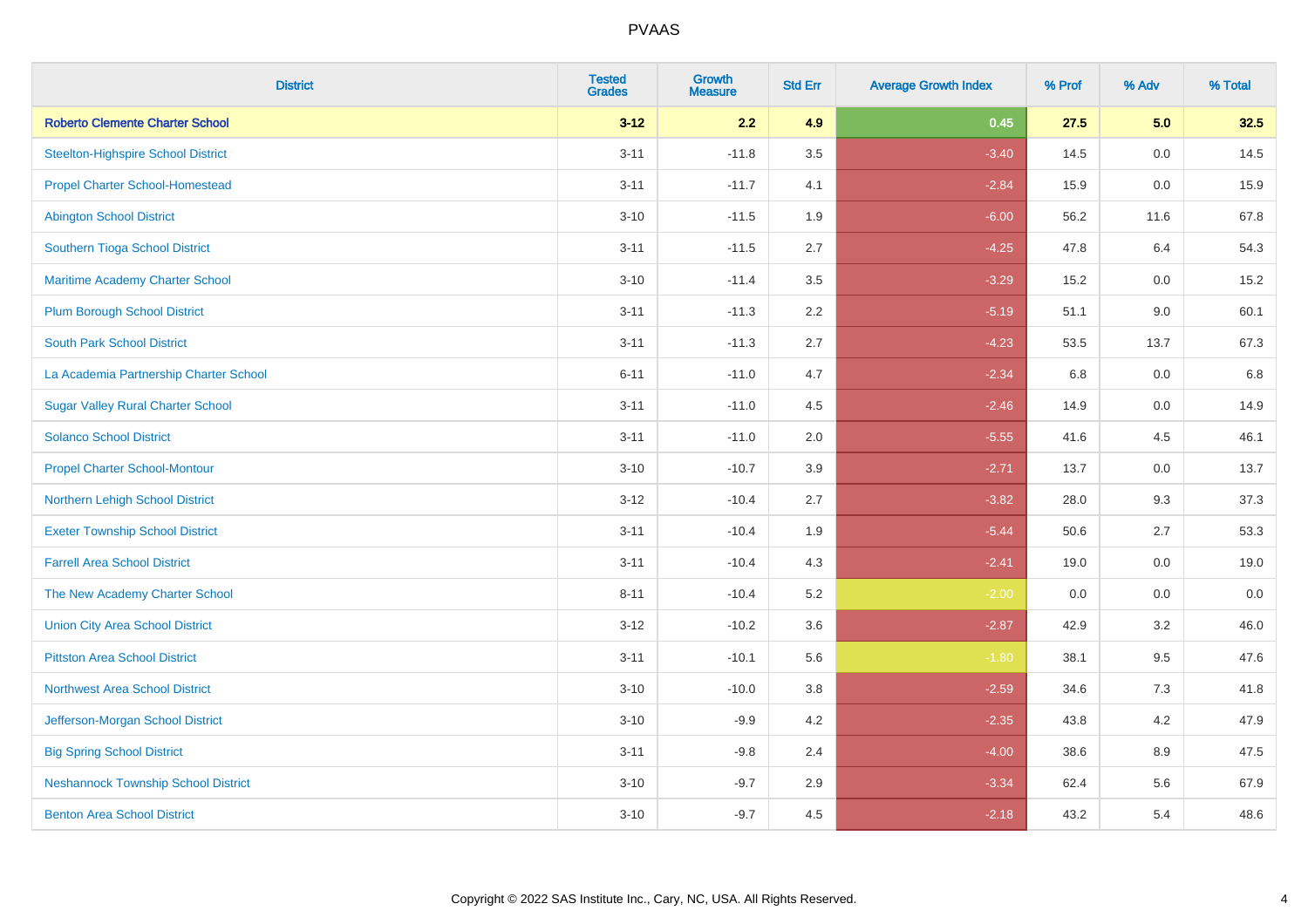| <b>District</b>                               | <b>Tested</b><br><b>Grades</b> | <b>Growth</b><br><b>Measure</b> | <b>Std Err</b> | <b>Average Growth Index</b> | % Prof | % Adv   | % Total |
|-----------------------------------------------|--------------------------------|---------------------------------|----------------|-----------------------------|--------|---------|---------|
| <b>Roberto Clemente Charter School</b>        | $3 - 12$                       | 2.2                             | 4.9            | 0.45                        | 27.5   | 5.0     | 32.5    |
| <b>Chambersburg Area School District</b>      | $3 - 11$                       | $-9.5$                          | 1.3            | $-7.20$                     | 42.7   | $8.6\,$ | 51.4    |
| <b>Redbank Valley School District</b>         | $3 - 11$                       | $-9.5$                          | 3.4            | $-2.77$                     | 31.5   | 4.9     | 36.4    |
| <b>Clearfield Area School District</b>        | $3 - 10$                       | $-9.4$                          | 2.6            | $-3.56$                     | 43.0   | 3.1     | 46.1    |
| <b>Carmichaels Area School District</b>       | $3 - 10$                       | $-9.3$                          | 3.3            | $-2.81$                     | 35.1   | 1.4     | 36.5    |
| <b>Berwick Area School District</b>           | $3 - 11$                       | $-9.3$                          | 2.6            | $-3.59$                     | 42.1   | 5.5     | 47.6    |
| <b>Bradford Area School District</b>          | $3 - 12$                       | $-9.3$                          | 2.4            | $-3.87$                     | 45.8   | 8.3     | 54.2    |
| <b>North East School District</b>             | $3 - 11$                       | $-9.3$                          | 3.1            | $-3.02$                     | 62.6   | 14.4    | 77.0    |
| <b>Innovative Arts Academy Charter School</b> | $6 - 11$                       | $-9.1$                          | 3.7            | $-2.44$                     | 9.5    | 0.0     | 9.5     |
| <b>Mahanoy Area School District</b>           | $3 - 10$                       | $-9.0$                          | 3.6            | $-2.49$                     | 26.2   | 1.6     | 27.9    |
| Aliquippa School District                     | $3 - 11$                       | $-9.0$                          | 4.2            | $-2.14$                     | 11.0   | 0.0     | 11.0    |
| Philadelphia Academy Charter School           | $3 - 11$                       | $-8.9$                          | 2.9            | $-3.04$                     | 50.5   | 2.9     | 53.4    |
| South Allegheny School District               | $3 - 11$                       | $-8.8$                          | 3.2            | $-2.70$                     | 40.5   | 0.0     | 40.5    |
| <b>North Star School District</b>             | $3 - 11$                       | $-8.7$                          | 3.5            | $-2.51$                     | 47.8   | 6.0     | 53.7    |
| <b>Palisades School District</b>              | $3 - 11$                       | $-8.7$                          | 2.8            | $-3.06$                     | 53.8   | 6.7     | 60.5    |
| <b>Milton Area School District</b>            | $3 - 11$                       | $-8.7$                          | 2.5            | $-3.52$                     | 45.4   | $6.9\,$ | 52.3    |
| <b>Chartiers-Houston School District</b>      | $3 - 10$                       | $-8.6$                          | 3.5            | $-2.41$                     | 59.7   | 4.5     | 64.2    |
| Lampeter-Strasburg School District            | $3 - 12$                       | $-8.6$                          | 2.0            | $-4.33$                     | 55.1   | 9.8     | 64.8    |
| <b>West Middlesex Area School District</b>    | $3 - 10$                       | $-8.4$                          | 3.8            | $-2.21$                     | 34.9   | 2.8     | 37.6    |
| <b>Elizabeth Forward School District</b>      | $3 - 11$                       | $-8.4$                          | 2.4            | $-3.41$                     | 51.7   | 4.0     | 55.7    |
| <b>Southmoreland School District</b>          | $3 - 11$                       | $-8.3$                          | 3.6            | $-2.32$                     | 56.8   | 7.2     | 64.0    |
| <b>Tamaqua Area School District</b>           | $3 - 12$                       | $-8.2$                          | 2.5            | $-3.24$                     | 44.5   | 1.9     | 46.4    |
| <b>Muncy School District</b>                  | $3 - 11$                       | $-8.1$                          | 3.7            | $-2.21$                     | 42.0   | 3.8     | 45.8    |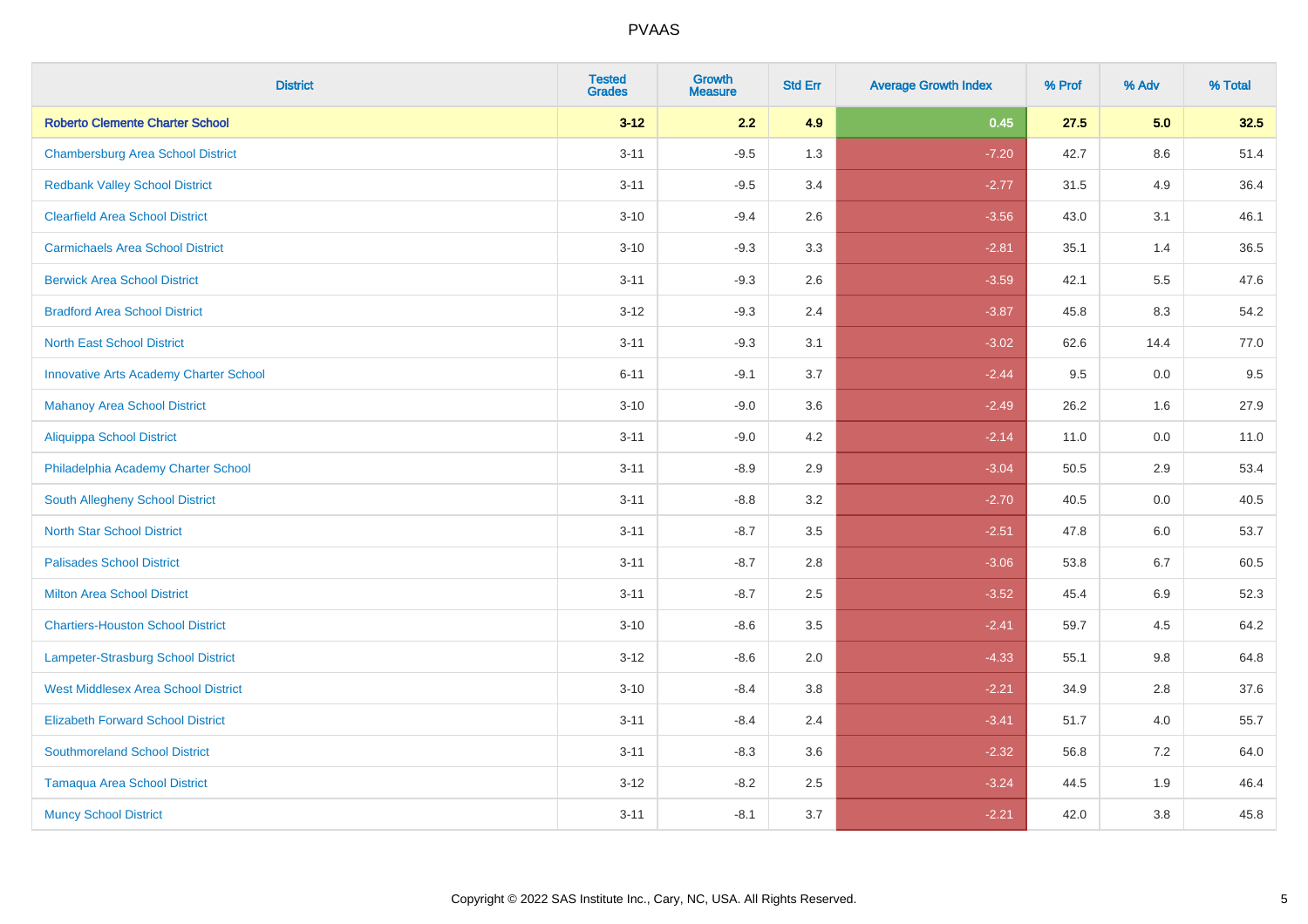| <b>District</b>                              | <b>Tested</b><br><b>Grades</b> | <b>Growth</b><br><b>Measure</b> | <b>Std Err</b> | <b>Average Growth Index</b> | % Prof | % Adv   | % Total  |
|----------------------------------------------|--------------------------------|---------------------------------|----------------|-----------------------------|--------|---------|----------|
| <b>Roberto Clemente Charter School</b>       | $3 - 12$                       | 2.2                             | 4.9            | 0.45                        | 27.5   | 5.0     | 32.5     |
| Portage Area School District                 | $3 - 10$                       | $-8.1$                          | 3.6            | $-2.26$                     | 40.6   | 9.4     | $50.0\,$ |
| <b>Blairsville-Saltsburg School District</b> | $3 - 11$                       | $-8.0$                          | 3.0            | $-2.68$                     | 37.3   | 7.0     | 44.3     |
| <b>Western Beaver County School District</b> | $3 - 11$                       | $-7.8$                          | 4.2            | $-1.87$                     | 56.5   | 6.5     | 63.0     |
| <b>Shamokin Area School District</b>         | $3 - 11$                       | $-7.7$                          | 4.8            | $-1.60$                     | 38.1   | 3.2     | 41.3     |
| <b>Pine Grove Area School District</b>       | $3 - 11$                       | $-7.7$                          | 2.9            | $-2.66$                     | 42.3   | 7.7     | 50.0     |
| <b>Dunmore School District</b>               | $3 - 11$                       | $-7.7$                          | 2.9            | $-2.62$                     | 34.0   | 7.2     | 41.2     |
| <b>Penn Hills School District</b>            | $3 - 11$                       | $-7.6$                          | 2.6            | $-2.94$                     | 33.1   | 0.7     | 33.8     |
| <b>Mohawk Area School District</b>           | $3 - 11$                       | $-7.5$                          | 3.1            | $-2.45$                     | 49.4   | 11.0    | 60.4     |
| Northern Tioga School District               | $3 - 12$                       | $-7.5$                          | 2.8            | $-2.64$                     | 54.0   | 1.2     | 55.2     |
| <b>Conneaut School District</b>              | $3 - 12$                       | $-7.5$                          | 2.6            | $-2.91$                     | 38.4   | 7.4     | 45.8     |
| <b>Highlands School District</b>             | $3 - 11$                       | $-7.4$                          | 2.7            | $-2.76$                     | 44.4   | 3.7     | 48.2     |
| <b>Williams Valley School District</b>       | $3 - 11$                       | $-7.3$                          | 3.4            | $-2.13$                     | 23.2   | 0.0     | 23.2     |
| <b>California Area School District</b>       | $3 - 10$                       | $-7.3$                          | 3.6            | $-2.02$                     | 42.6   | 9.8     | 52.5     |
| <b>Forest Hills School District</b>          | $3 - 11$                       | $-7.3$                          | 2.7            | $-2.74$                     | 41.1   | 13.7    | 54.8     |
| <b>Interboro School District</b>             | $3 - 12$                       | $-7.3$                          | 2.1            | $-3.43$                     | 46.6   | 4.8     | 51.4     |
| <b>Brownsville Area School District</b>      | $3 - 12$                       | $-7.2$                          | 3.9            | $-1.83$                     | 34.4   | 6.1     | 40.5     |
| <b>Windber Area School District</b>          | $3 - 11$                       | $-7.2$                          | 3.2            | $-2.24$                     | 55.4   | 7.2     | 62.6     |
| <b>Wallenpaupack Area School District</b>    | $3 - 11$                       | $-7.1$                          | 2.3            | $-3.09$                     | 40.8   | 2.4     | 43.1     |
| <b>Freedom Area School District</b>          | $3 - 11$                       | $-7.1$                          | 3.0            | $-2.37$                     | 43.8   | 4.2     | 47.9     |
| <b>Harbor Creek School District</b>          | $3 - 11$                       | $-7.1$                          | 2.7            | $-2.67$                     | 48.8   | 15.2    | 64.0     |
| <b>Moshannon Valley School District</b>      | $3 - 10$                       | $-7.0$                          | 3.4            | $-2.01$                     | 48.5   | $0.0\,$ | 48.5     |
| <b>Penn-Delco School District</b>            | $3 - 11$                       | $-6.8$                          | 1.9            | $-3.51$                     | 46.6   | 3.2     | 49.8     |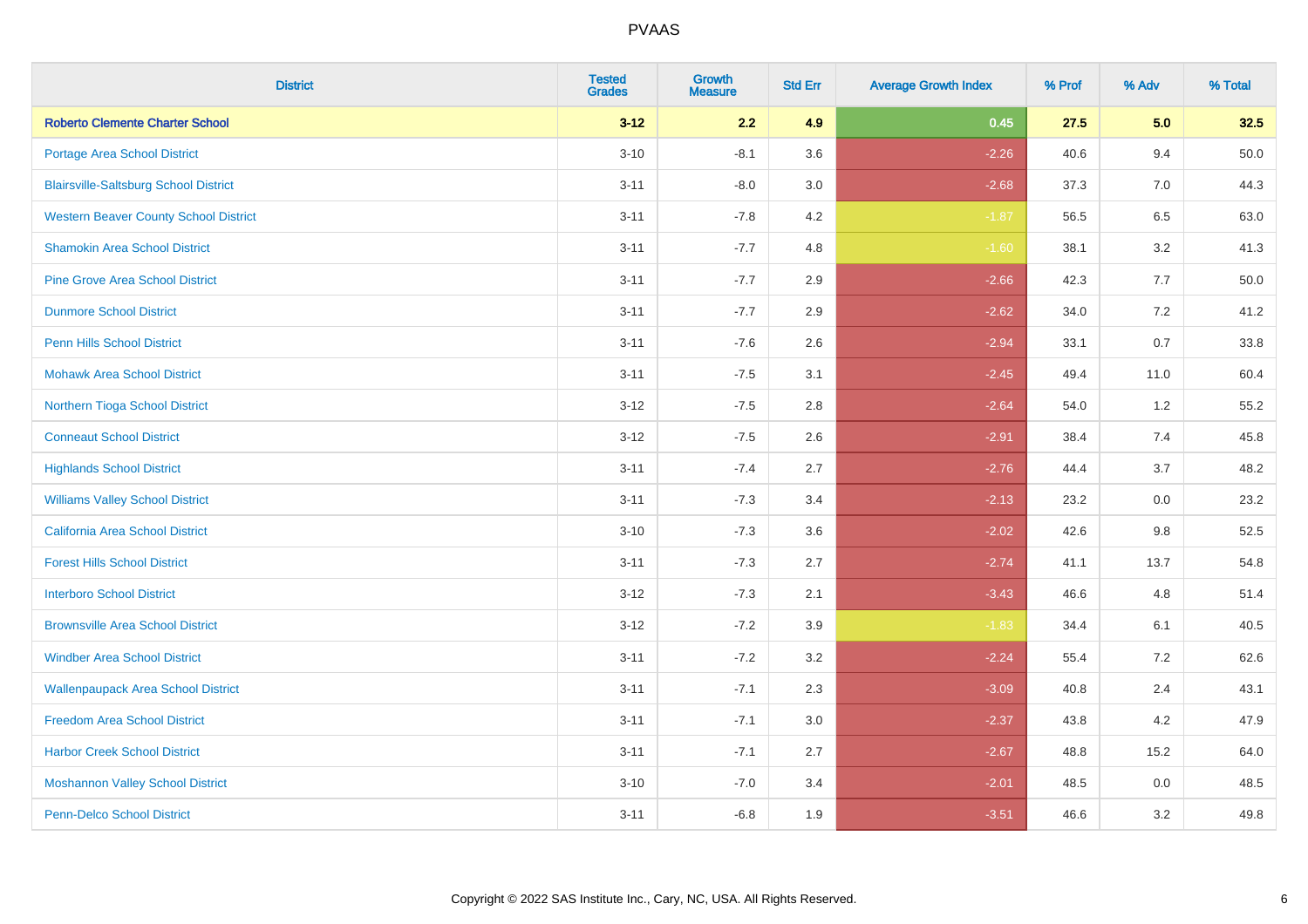| <b>District</b>                                   | <b>Tested</b><br><b>Grades</b> | <b>Growth</b><br><b>Measure</b> | <b>Std Err</b> | <b>Average Growth Index</b> | % Prof | % Adv | % Total |
|---------------------------------------------------|--------------------------------|---------------------------------|----------------|-----------------------------|--------|-------|---------|
| <b>Roberto Clemente Charter School</b>            | $3 - 12$                       | 2.2                             | 4.9            | 0.45                        | 27.5   | 5.0   | 32.5    |
| <b>Yough School District</b>                      | $3 - 10$                       | $-6.6$                          | 2.7            | $-2.43$                     | 50.8   | 4.0   | 54.8    |
| <b>Butler Area School District</b>                | $3 - 11$                       | $-6.5$                          | 1.5            | $-4.26$                     | 42.5   | 9.4   | 51.9    |
| <b>Executive Education Academy Charter School</b> | $3 - 10$                       | $-6.5$                          | 3.1            | $-2.08$                     | 23.7   | 2.2   | 25.8    |
| <b>New Castle Area School District</b>            | $3 - 12$                       | $-6.4$                          | 2.4            | $-2.66$                     | 32.5   | 4.3   | 36.8    |
| <b>Tri-Valley School District</b>                 | $3 - 10$                       | $-6.4$                          | 4.1            | $-1.57$                     | 37.0   | 4.4   | 41.3    |
| <b>Slippery Rock Area School District</b>         | $3 - 11$                       | $-6.3$                          | 2.5            | $-2.51$                     | 56.2   | 9.5   | 65.7    |
| <b>Upper Dauphin Area School District</b>         | $3 - 11$                       | $-6.3$                          | 3.2            | $-1.98$                     | 37.4   | 4.8   | 42.2    |
| <b>East Allegheny School District</b>             | $3 - 11$                       | $-6.3$                          | 3.3            | $-1.87$                     | 31.9   | 9.7   | 41.7    |
| <b>Dubois Area School District</b>                | $3 - 11$                       | $-6.2$                          | 2.0            | $-3.07$                     | 50.9   | 13.4  | 64.3    |
| <b>Mount Union Area School District</b>           | $3 - 10$                       | $-6.1$                          | 3.1            | $-1.97$                     | 32.2   | 3.4   | 35.6    |
| <b>Waynesboro Area School District</b>            | $3 - 12$                       | $-6.1$                          | 1.9            | $-3.20$                     | 50.0   | 6.8   | 56.8    |
| <b>East Lycoming School District</b>              | $3 - 11$                       | $-6.0$                          | 2.7            | $-2.24$                     | 48.3   | 4.2   | 52.5    |
| <b>Karns City Area School District</b>            | $3 - 11$                       | $-6.0$                          | 2.9            | $-2.03$                     | 53.1   | 8.3   | 61.5    |
| <b>Forest City Regional School District</b>       | $3 - 12$                       | $-6.0$                          | 3.0            | $-1.96$                     | 44.1   | 0.0   | 44.1    |
| <b>Old Forge School District</b>                  | $3-12$                         | $-5.9$                          | 3.4            | $-1.73$                     | 52.9   | 7.1   | 60.0    |
| <b>Shade-Central City School District</b>         | $3 - 11$                       | $-5.9$                          | 4.6            | $-1.28$                     | 27.8   | 0.0   | 27.8    |
| <b>Fort Cherry School District</b>                | $3 - 10$                       | $-5.9$                          | 3.8            | $-1.56$                     | 55.2   | 5.2   | 60.3    |
| <b>Universal Audenried Charter School</b>         | $9 - 11$                       | $-5.8$                          | 2.4            | $-2.40$                     | 14.6   | 0.0   | 14.6    |
| Jim Thorpe Area School District                   | $3 - 11$                       | $-5.8$                          | 2.7            | $-2.19$                     | 33.3   | 7.4   | 40.7    |
| <b>Blue Mountain School District</b>              | $3 - 10$                       | $-5.8$                          | 2.3            | $-2.56$                     | 46.6   | 8.5   | 55.1    |
| Susquehanna Township School District              | $3 - 12$                       | $-5.8$                          | 2.7            | $-2.17$                     | 36.0   | 5.6   | 41.6    |
| <b>Ferndale Area School District</b>              | $3 - 10$                       | $-5.8$                          | 4.3            | $-1.33$                     | 40.0   | 0.0   | 40.0    |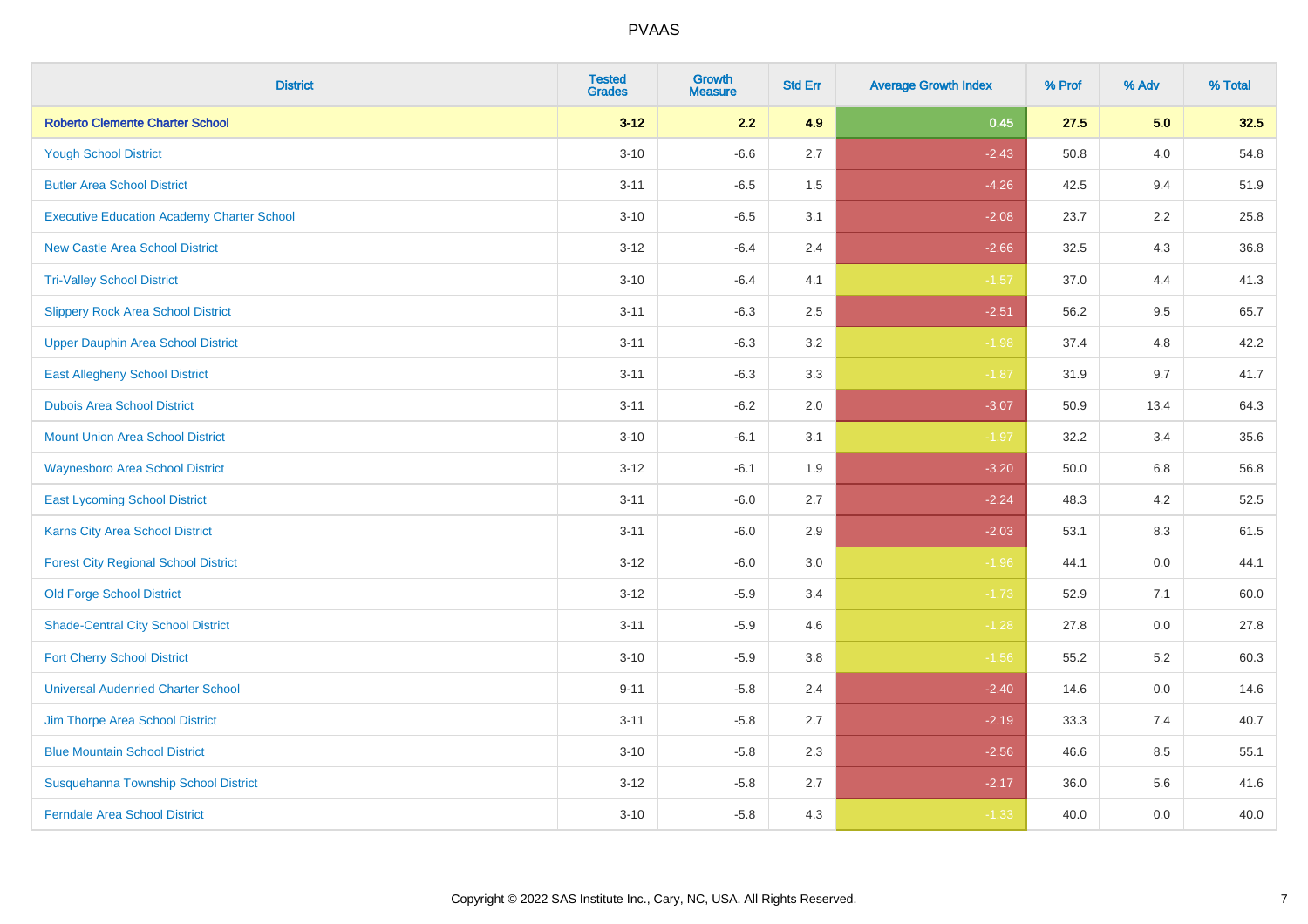| <b>District</b>                                | <b>Tested</b><br><b>Grades</b> | <b>Growth</b><br><b>Measure</b> | <b>Std Err</b> | <b>Average Growth Index</b> | % Prof | % Adv | % Total |
|------------------------------------------------|--------------------------------|---------------------------------|----------------|-----------------------------|--------|-------|---------|
| <b>Roberto Clemente Charter School</b>         | $3 - 12$                       | 2.2                             | 4.9            | 0.45                        | 27.5   | 5.0   | 32.5    |
| <b>Pequea Valley School District</b>           | $3 - 11$                       | $-5.8$                          | 3.2            | $-1.80$                     | 39.8   | 9.1   | 48.9    |
| <b>Austin Area School District</b>             | $3 - 11$                       | $-5.7$                          | 6.4            | $-0.90$                     | 33.3   | 5.6   | 38.9    |
| <b>Carbon Career &amp; Technical Institute</b> | $9 - 11$                       | $-5.7$                          | 3.6            | $-1.59$                     | 34.5   | 1.2   | 35.7    |
| <b>Claysburg-Kimmel School District</b>        | $3 - 11$                       | $-5.7$                          | 4.0            | $-1.42$                     | 42.9   | 8.2   | 51.0    |
| South Williamsport Area School District        | $3 - 10$                       | $-5.7$                          | 2.5            | $-2.30$                     | 45.5   | 4.5   | 50.0    |
| <b>Fairfield Area School District</b>          | $3 - 11$                       | $-5.6$                          | 3.4            | $-1.66$                     | 57.9   | 4.0   | 61.8    |
| <b>Canton Area School District</b>             | $3 - 11$                       | $-5.5$                          | 3.2            | $-1.75$                     | 40.7   | 2.3   | 43.0    |
| <b>Bermudian Springs School District</b>       | $3 - 11$                       | $-5.5$                          | 2.9            | $-1.94$                     | 56.4   | 6.8   | 63.2    |
| <b>Montrose Area School District</b>           | $3 - 10$                       | $-5.5$                          | 3.0            | $-1.82$                     | 46.7   | 5.4   | 52.2    |
| <b>Trinity Area School District</b>            | $3 - 11$                       | $-5.4$                          | 2.0            | $-2.71$                     | 48.3   | 11.8  | 60.1    |
| Imhotep Institute Charter High School          | $9 - 11$                       | $-5.3$                          | 5.8            | $-0.92$                     | 25.0   | 0.0   | 25.0    |
| <b>Corry Area School District</b>              | $3 - 11$                       | $-5.3$                          | 2.6            | $-2.03$                     | 38.5   | 6.0   | 44.5    |
| <b>Carlisle Area School District</b>           | $3 - 11$                       | $-5.3$                          | 1.9            | $-2.81$                     | 54.0   | 6.3   | 60.3    |
| <b>Indiana Area School District</b>            | $3 - 11$                       | $-5.3$                          | 2.3            | $-2.28$                     | 47.6   | 18.4  | 66.1    |
| <b>Middletown Area School District</b>         | $3 - 11$                       | $-5.3$                          | 2.6            | $-2.05$                     | 46.4   | 5.3   | 51.7    |
| <b>Brentwood Borough School District</b>       | $3 - 11$                       | $-5.3$                          | 3.0            | $-1.72$                     | 52.0   | 6.1   | 58.2    |
| Perseus House Charter School Of Excellence     | $6 - 11$                       | $-5.2$                          | 3.0            | $-1.72$                     | 16.5   | 0.0   | 16.5    |
| <b>Keystone Central School District</b>        | $3 - 11$                       | $-5.1$                          | 2.0            | $-2.46$                     | 44.7   | 4.6   | 49.4    |
| <b>Upper Moreland Township School District</b> | $3 - 11$                       | $-5.0$                          | 2.2            | $-2.31$                     | 57.9   | 4.0   | 61.9    |
| <b>Mount Pleasant Area School District</b>     | $3 - 11$                       | $-5.0$                          | 2.6            | $-1.93$                     | 52.6   | 0.0   | 52.6    |
| <b>Washington School District</b>              | $3 - 11$                       | $-4.9$                          | 2.8            | $-1.76$                     | 30.1   | 2.4   | 32.5    |
| <b>Brandywine Heights Area School District</b> | $3 - 11$                       | $-4.9$                          | 2.7            | $-1.81$                     | 49.2   | 8.2   | 57.4    |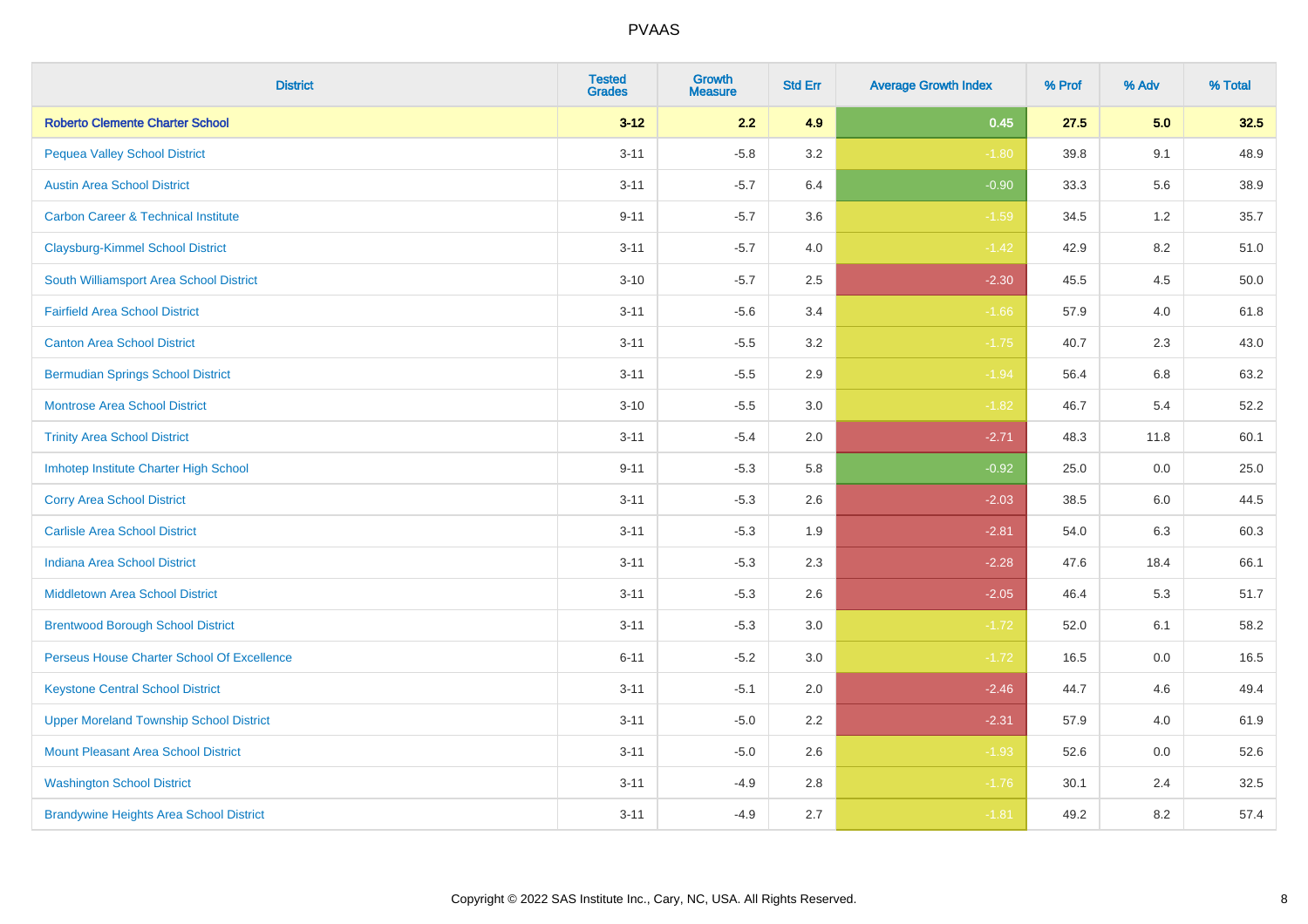| <b>District</b>                               | <b>Tested</b><br><b>Grades</b> | <b>Growth</b><br><b>Measure</b> | <b>Std Err</b> | <b>Average Growth Index</b> | % Prof | % Adv   | % Total |
|-----------------------------------------------|--------------------------------|---------------------------------|----------------|-----------------------------|--------|---------|---------|
| <b>Roberto Clemente Charter School</b>        | $3 - 12$                       | 2.2                             | 4.9            | 0.45                        | 27.5   | 5.0     | 32.5    |
| <b>Juniata County School District</b>         | $3 - 12$                       | $-4.9$                          | 2.1            | $-2.26$                     | 38.5   | 2.9     | 41.4    |
| <b>Central Columbia School District</b>       | $3 - 12$                       | $-4.8$                          | 2.6            | $-1.86$                     | 53.7   | 14.8    | 68.5    |
| <b>Nazareth Area School District</b>          | $3 - 11$                       | $-4.7$                          | 1.7            | $-2.82$                     | 59.2   | 9.9     | 69.0    |
| <b>Boyertown Area School District</b>         | $3 - 11$                       | $-4.7$                          | 1.5            | $-3.17$                     | 55.2   | 11.3    | 66.5    |
| <b>Apollo-Ridge School District</b>           | $3 - 12$                       | $-4.7$                          | 3.7            | $-1.24$                     | 50.0   | 10.0    | 60.0    |
| <b>Crawford Central School District</b>       | $3 - 11$                       | $-4.7$                          | 2.2            | $-2.15$                     | 40.6   | 10.5    | 51.1    |
| <b>Riverview School District</b>              | $3 - 11$                       | $-4.6$                          | 3.8            | $-1.20$                     | 57.9   | 15.8    | 73.7    |
| <b>West Greene School District</b>            | $3 - 11$                       | $-4.5$                          | 4.3            | $-1.04$                     | 36.6   | 7.3     | 43.9    |
| <b>Greensburg Salem School District</b>       | $3 - 11$                       | $-4.4$                          | 2.4            | $-1.88$                     | 47.6   | 4.9     | 52.4    |
| <b>Coatesville Area School District</b>       | $3 - 11$                       | $-4.4$                          | 1.7            | $-2.62$                     | 36.3   | 4.2     | 40.5    |
| <b>Quakertown Community School District</b>   | $3 - 12$                       | $-4.4$                          | 1.6            | $-2.70$                     | 56.5   | 10.0    | 66.6    |
| <b>Somerset Area School District</b>          | $3 - 11$                       | $-4.4$                          | 2.3            | $-1.93$                     | 44.4   | 14.9    | 59.3    |
| <b>Gillingham Charter School</b>              | $3 - 11$                       | $-4.4$                          | 5.6            | $-0.77$                     | 20.8   | 8.3     | 29.2    |
| <b>Forest Area School District</b>            | $3 - 11$                       | $-4.4$                          | 5.4            | $-0.81$                     | 36.2   | 2.1     | 38.3    |
| Jeannette City School District                | $3 - 11$                       | $-4.3$                          | 3.8            | $-1.13$                     | 46.7   | $7.5\,$ | 54.2    |
| <b>Antietam School District</b>               | $3 - 10$                       | $-4.3$                          | 3.8            | $-1.13$                     | 36.4   | 5.4     | 41.8    |
| <b>Oxford Area School District</b>            | $3 - 11$                       | $-4.3$                          | 1.9            | $-2.26$                     | 41.3   | 8.0     | 49.3    |
| <b>Bristol Borough School District</b>        | $3 - 12$                       | $-4.3$                          | 3.4            | $-1.27$                     | 39.7   | 1.3     | 41.0    |
| <b>Turkeyfoot Valley Area School District</b> | $3 - 12$                       | $-4.3$                          | 5.6            | $-0.76$                     | 22.0   | 5.1     | 27.1    |
| <b>Troy Area School District</b>              | $3 - 10$                       | $-4.3$                          | 3.4            | $-1.26$                     | 43.2   | 5.7     | 48.9    |
| East Pennsboro Area School District           | $3 - 11$                       | $-4.2$                          | 2.5            | $-1.71$                     | 60.8   | 8.5     | 69.3    |
| <b>Ellwood City Area School District</b>      | $3 - 11$                       | $-4.2$                          | 3.2            | $-1.29$                     | 54.1   | 14.1    | 68.2    |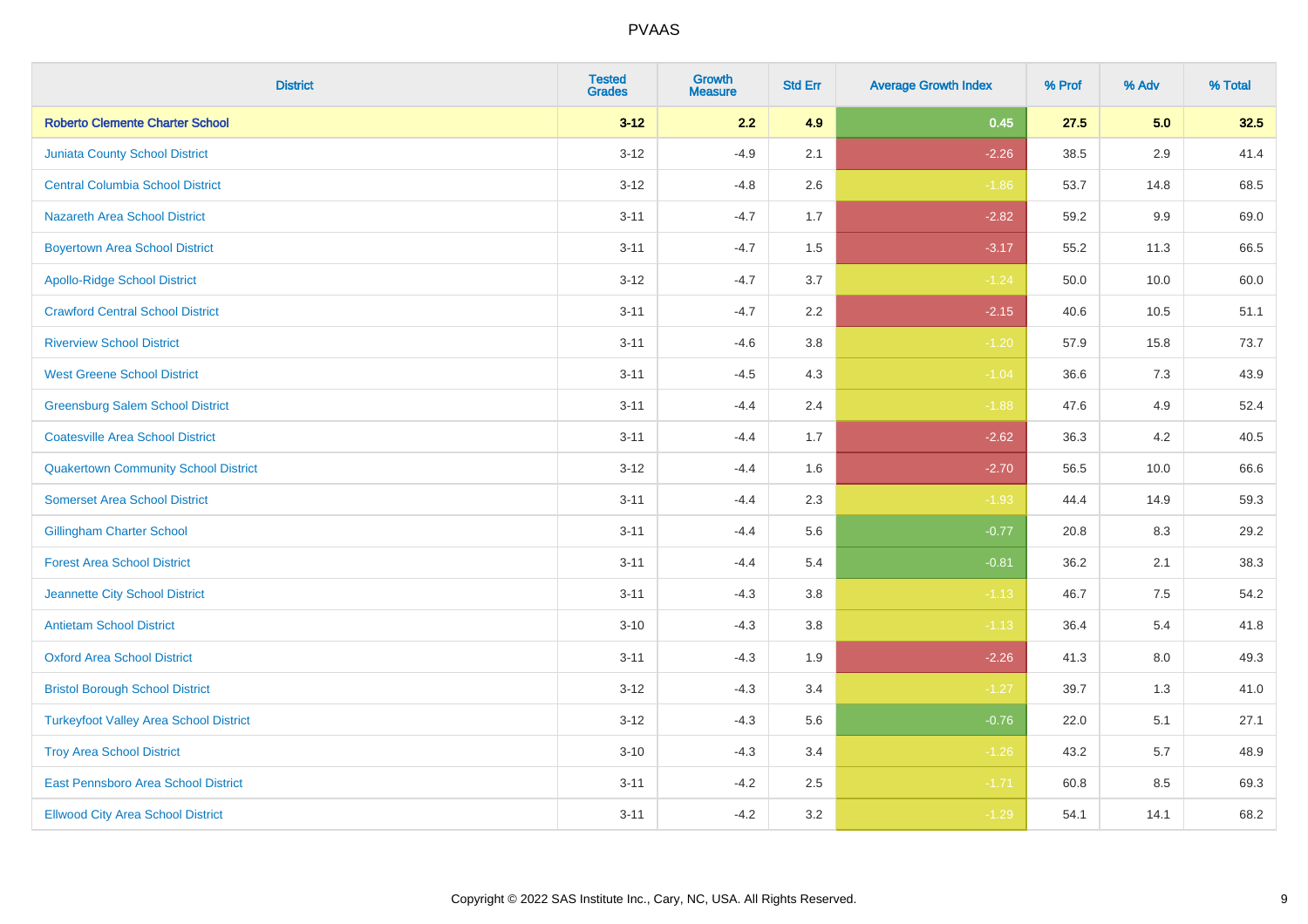| <b>District</b>                                                       | <b>Tested</b><br><b>Grades</b> | <b>Growth</b><br><b>Measure</b> | <b>Std Err</b> | <b>Average Growth Index</b> | % Prof | % Adv   | % Total |
|-----------------------------------------------------------------------|--------------------------------|---------------------------------|----------------|-----------------------------|--------|---------|---------|
| <b>Roberto Clemente Charter School</b>                                | $3 - 12$                       | 2.2                             | 4.9            | 0.45                        | 27.5   | 5.0     | 32.5    |
| <b>MaST Community Charter School</b>                                  | $3 - 10$                       | $-4.1$                          | 2.7            | $-1.52$                     | 44.0   | 9.5     | 53.4    |
| <b>Easton Area School District</b>                                    | $3 - 12$                       | $-4.1$                          | 1.4            | $-2.91$                     | 39.9   | 4.0     | 43.9    |
| <b>Cambria Heights School District</b>                                | $3 - 10$                       | $-4.1$                          | 3.1            | $-1.32$                     | 51.0   | $6.0\,$ | 57.0    |
| <b>Elk Lake School District</b>                                       | $3 - 11$                       | $-4.0$                          | 3.3            | $-1.23$                     | 46.2   | 3.3     | 49.4    |
| <b>Pottstown School District</b>                                      | $3 - 12$                       | $-4.0$                          | 2.4            | $-1.68$                     | 29.8   | 1.2     | 31.0    |
| <b>Gettysburg Area School District</b>                                | $3 - 11$                       | $-4.0$                          | 2.1            | $-1.89$                     | 45.3   | 14.0    | 59.3    |
| Preparatory Charter School Of Mathematics, Science, Tech, And Careers | $9 - 10$                       | $-4.0$                          | 2.5            | $-1.59$                     | 15.0   | 0.0     | 15.0    |
| <b>Sullivan County School District</b>                                | $3 - 10$                       | $-4.0$                          | 4.4            | $-0.90$                     | 66.7   | 2.6     | 69.2    |
| <b>Westmont Hilltop School District</b>                               | $3 - 11$                       | $-4.0$                          | 2.8            | $-1.40$                     | 36.3   | 13.3    | 49.6    |
| <b>Juniata Valley School District</b>                                 | $3 - 11$                       | $-3.9$                          | 3.5            | $-1.10$                     | 44.4   | 3.5     | 47.8    |
| <b>Big Beaver Falls Area School District</b>                          | $3 - 11$                       | $-3.9$                          | 3.3            | $-1.18$                     | 34.1   | 3.5     | 37.6    |
| <b>York Co School Of Technology</b>                                   | $9 - 12$                       | $-3.8$                          | 1.7            | $-2.22$                     | 39.1   | 5.6     | 44.7    |
| <b>Valley Grove School District</b>                                   | $3 - 10$                       | $-3.7$                          | 3.7            | $-1.01$                     | 51.2   | 6.1     | 57.3    |
| <b>Kane Area School District</b>                                      | $3 - 10$                       | $-3.7$                          | 3.2            | $-1.17$                     | 39.5   | 9.9     | 49.4    |
| <b>Conemaugh Township Area School District</b>                        | $3 - 12$                       | $-3.7$                          | 3.4            | $-1.09$                     | 53.8   | 17.6    | 71.4    |
| <b>Kiski Area School District</b>                                     | $3 - 11$                       | $-3.7$                          | 2.0            | $-1.86$                     | 57.4   | 10.4    | 67.8    |
| <b>Twin Valley School District</b>                                    | $3 - 12$                       | $-3.6$                          | 2.1            | $-1.69$                     | 49.6   | 7.1     | 56.8    |
| <b>Perkiomen Valley School District</b>                               | $3 - 11$                       | $-3.5$                          | 1.6            | $-2.18$                     | 53.8   | 13.4    | 67.2    |
| <b>Fannett-Metal School District</b>                                  | $3 - 11$                       | $-3.4$                          | 5.1            | $-0.67$                     | 38.7   | 8.1     | 46.8    |
| <b>Chestnut Ridge School District</b>                                 | $3 - 12$                       | $-3.4$                          | 2.9            | $-1.17$                     | 46.6   | 5.8     | 52.4    |
| <b>Pittsburgh School District</b>                                     | $3 - 11$                       | $-3.3$                          | 1.1            | $-3.04$                     | 33.9   | 8.2     | 42.1    |
| <b>Riverside School District</b>                                      | $3 - 11$                       | $-3.2$                          | 3.0            | $-1.09$                     | 43.0   | 9.0     | 52.0    |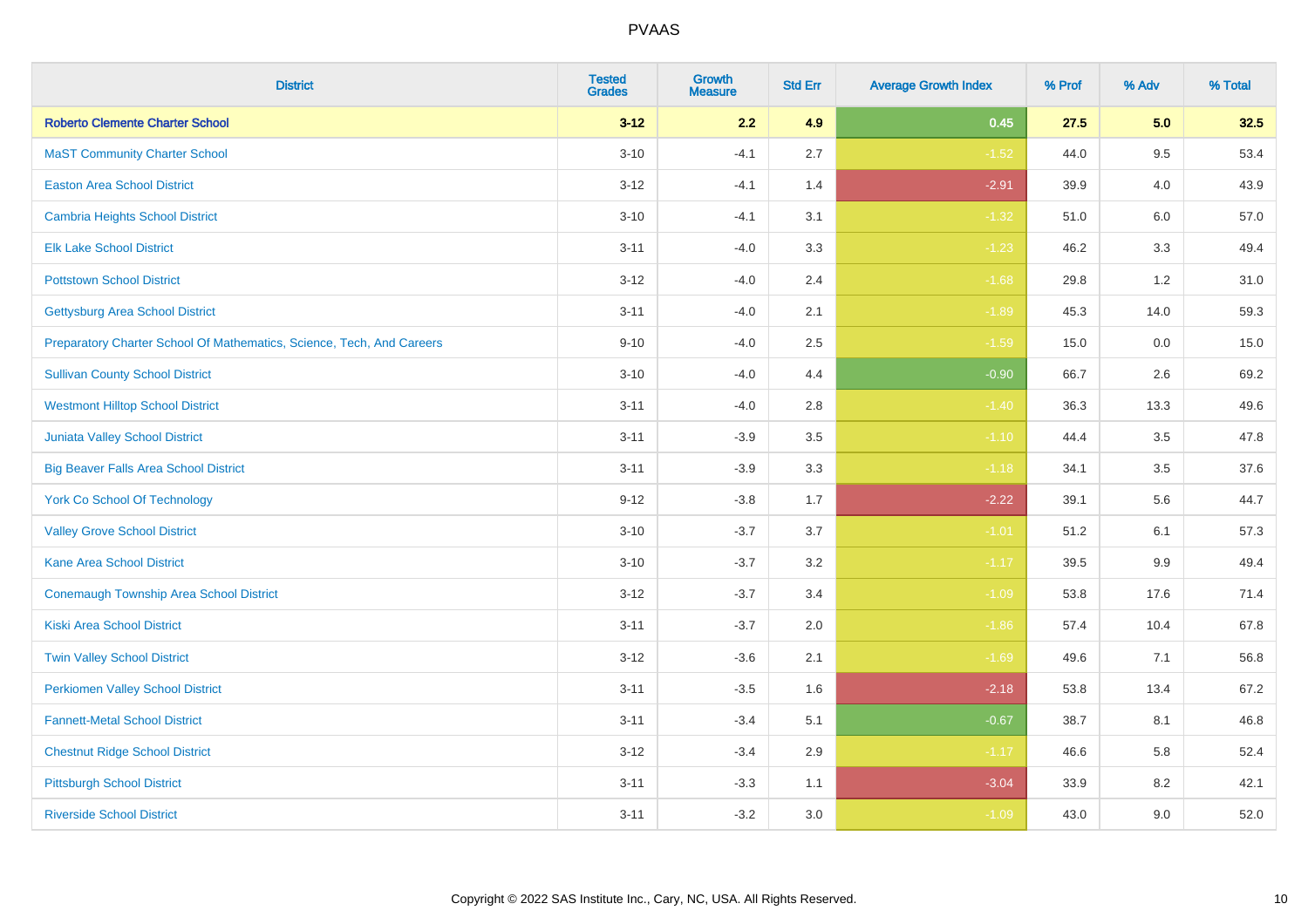| <b>District</b>                                         | <b>Tested</b><br><b>Grades</b> | <b>Growth</b><br><b>Measure</b> | <b>Std Err</b> | <b>Average Growth Index</b> | % Prof | % Adv   | % Total |
|---------------------------------------------------------|--------------------------------|---------------------------------|----------------|-----------------------------|--------|---------|---------|
| <b>Roberto Clemente Charter School</b>                  | $3 - 12$                       | 2.2                             | 4.9            | 0.45                        | 27.5   | 5.0     | 32.5    |
| <b>Conemaugh Valley School District</b>                 | $3 - 12$                       | $-3.2$                          | 4.1            | $-0.78$                     | 48.2   | 5.6     | 53.7    |
| <b>Columbia Borough School District</b>                 | $3 - 12$                       | $-3.1$                          | 3.5            | $-0.89$                     | 29.5   | 1.9     | 31.4    |
| <b>Northeast Bradford School District</b>               | $3 - 10$                       | $-3.1$                          | 4.0            | $-0.78$                     | 33.9   | 3.4     | 37.3    |
| <b>Greater Johnstown School District</b>                | $3 - 11$                       | $-3.1$                          | 2.6            | $-1.19$                     | 26.1   | 0.0     | 26.1    |
| <b>Greencastle-Antrim School District</b>               | $3 - 11$                       | $-3.0$                          | 2.2            | $-1.36$                     | 62.4   | 9.9     | 72.3    |
| Center For Student Learning Charter School At Pennsbury | $6 - 12$                       | $-2.9$                          | 6.1            | $-0.47$                     | 42.9   | 0.0     | 42.9    |
| <b>Scranton School District</b>                         | $3 - 12$                       | $-2.9$                          | 2.4            | $-1.22$                     | 45.6   | 3.6     | 49.1    |
| Oil City Area School District                           | $3 - 11$                       | $-2.9$                          | 2.6            | $-1.08$                     | 44.4   | 5.8     | 50.2    |
| <b>Quaker Valley School District</b>                    | $3 - 11$                       | $-2.8$                          | 2.6            | $-1.08$                     | 55.2   | 13.2    | 68.4    |
| <b>Susquehanna Community School District</b>            | $3 - 11$                       | $-2.8$                          | 4.2            | $-0.66$                     | 49.4   | 6.9     | 56.3    |
| <b>Chichester School District</b>                       | $3 - 11$                       | $-2.7$                          | 2.3            | $-1.17$                     | 44.6   | 6.6     | 51.2    |
| <b>Lewisburg Area School District</b>                   | $3 - 11$                       | $-2.7$                          | 2.6            | $-1.03$                     | 57.0   | 18.5    | 75.6    |
| Shenango Area School District                           | $3 - 11$                       | $-2.6$                          | 3.3            | $-0.79$                     | 50.6   | 13.9    | 64.6    |
| <b>Charleroi School District</b>                        | $3 - 11$                       | $-2.6$                          | 3.0            | $-0.86$                     | 55.7   | 7.4     | 63.1    |
| <b>Dallas School District</b>                           | $3 - 11$                       | $-2.5$                          | 2.2            | $-1.12$                     | 54.9   | $7.6\,$ | 62.4    |
| <b>Clarion-Limestone Area School District</b>           | $3 - 12$                       | $-2.5$                          | 4.1            | $-0.60$                     | 56.8   | 6.8     | 63.6    |
| North Pocono School District                            | $3 - 11$                       | $-2.3$                          | 3.4            | $-0.68$                     | 52.0   | 16.4    | 68.5    |
| <b>Wyoming Valley West School District</b>              | $3 - 11$                       | $-2.2$                          | 2.4            | $-0.91$                     | 49.4   | 3.0     | 52.4    |
| <b>Burgettstown Area School District</b>                | $3 - 11$                       | $-2.1$                          | 3.4            | $-0.62$                     | 50.0   | 1.4     | 51.4    |
| <b>Bald Eagle Area School District</b>                  | $3 - 11$                       | $-2.1$                          | 2.7            | $-0.75$                     | 48.4   | 9.4     | 57.7    |
| Huntingdon Area School District                         | $3 - 11$                       | $-2.0$                          | 2.7            | $-0.72$                     | 36.8   | 10.3    | 47.0    |
| <b>Hope For Hyndman Charter School</b>                  | $3 - 11$                       | $-2.0$                          | 6.1            | $-0.32$                     | 33.3   | 0.0     | 33.3    |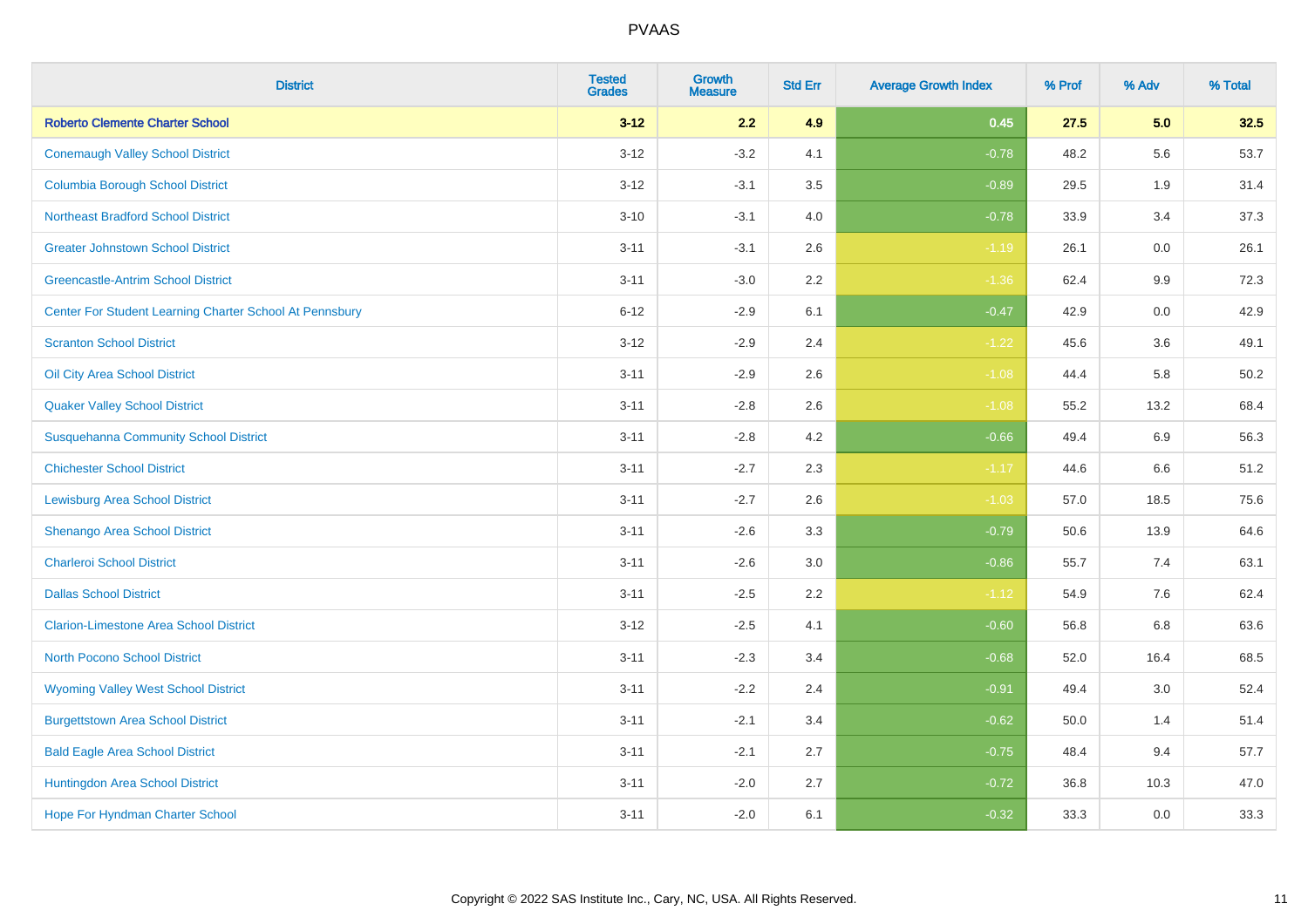| <b>District</b>                          | <b>Tested</b><br><b>Grades</b> | <b>Growth</b><br><b>Measure</b> | <b>Std Err</b> | <b>Average Growth Index</b> | % Prof | % Adv   | % Total |
|------------------------------------------|--------------------------------|---------------------------------|----------------|-----------------------------|--------|---------|---------|
| <b>Roberto Clemente Charter School</b>   | $3 - 12$                       | 2.2                             | 4.9            | 0.45                        | 27.5   | 5.0     | 32.5    |
| <b>Montour School District</b>           | $3 - 11$                       | $-1.8$                          | 2.1            | $-0.88$                     | 61.4   | 15.1    | 76.5    |
| <b>North Hills School District</b>       | $3 - 11$                       | $-1.8$                          | 1.8            | $-0.96$                     | 59.1   | 14.1    | 73.2    |
| <b>Phoenixville Area School District</b> | $3 - 11$                       | $-1.7$                          | 2.1            | $-0.83$                     | 59.9   | 10.6    | 70.5    |
| <b>Chartiers Valley School District</b>  | $3 - 11$                       | $-1.7$                          | 2.0            | $-0.81$                     | 54.7   | 8.4     | 63.1    |
| <b>Mid Valley School District</b>        | $3 - 10$                       | $-1.7$                          | 3.0            | $-0.55$                     | 45.1   | 7.8     | 52.9    |
| South Side Area School District          | $3 - 11$                       | $-1.6$                          | 3.3            | $-0.48$                     | 50.0   | $6.8\,$ | 56.8    |
| <b>Cornell School District</b>           | $3 - 11$                       | $-1.6$                          | 5.0            | $-0.32$                     | 33.8   | 1.5     | 35.4    |
| <b>Lehighton Area School District</b>    | $3 - 11$                       | $-1.6$                          | 2.3            | $-0.70$                     | 51.1   | 5.6     | 56.7    |
| <b>Central Greene School District</b>    | $3 - 11$                       | $-1.6$                          | 2.8            | $-0.55$                     | 54.2   | 2.8     | 57.0    |
| <b>Lebanon School District</b>           | $3 - 11$                       | $-1.6$                          | 1.9            | $-0.80$                     | 24.4   | 2.6     | 27.0    |
| <b>Sharpsville Area School District</b>  | $3 - 11$                       | $-1.4$                          | 3.5            | $-0.40$                     | 55.2   | 13.4    | 68.7    |
| <b>Seneca Valley School District</b>     | $3 - 11$                       | $-1.4$                          | 1.4            | $-0.99$                     | 57.2   | 11.4    | 68.6    |
| <b>Cheltenham School District</b>        | $3 - 11$                       | $-1.4$                          | 2.1            | $-0.67$                     | 46.1   | 10.0    | 56.1    |
| <b>Wyoming Area School District</b>      | $3 - 10$                       | $-1.3$                          | 2.6            | $-0.50$                     | 53.8   | 10.8    | 64.6    |
| <b>Bellwood-Antis School District</b>    | $3 - 10$                       | $-1.2$                          | 3.2            | $-0.39$                     | 55.1   | 10.1    | 65.2    |
| <b>Palmerton Area School District</b>    | $3 - 11$                       | $-1.2$                          | 3.0            | $-0.39$                     | 57.4   | 5.0     | 62.4    |
| Mt Lebanon School District               | $3 - 11$                       | $-1.0$                          | 1.5            | $-0.70$                     | 61.9   | 24.0    | 85.9    |
| <b>North Schuylkill School District</b>  | $3 - 11$                       | $-1.0$                          | 2.4            | $-0.42$                     | 41.8   | 5.1     | 46.8    |
| <b>Manheim Township School District</b>  | $3 - 12$                       | $-0.9$                          | 1.6            | $-0.58$                     | 53.2   | 15.5    | 68.7    |
| <b>Lakeview School District</b>          | $3 - 11$                       | $-0.9$                          | 3.7            | $-0.24$                     | 60.3   | 3.2     | 63.5    |
| <b>Glendale School District</b>          | $3 - 10$                       | $-0.9$                          | 3.7            | $-0.24$                     | 50.0   | 5.4     | 55.4    |
| <b>Conewago Valley School District</b>   | $3-12$                         | $-0.9$                          | 2.0            | $-0.45$                     | 51.7   | 9.6     | 61.3    |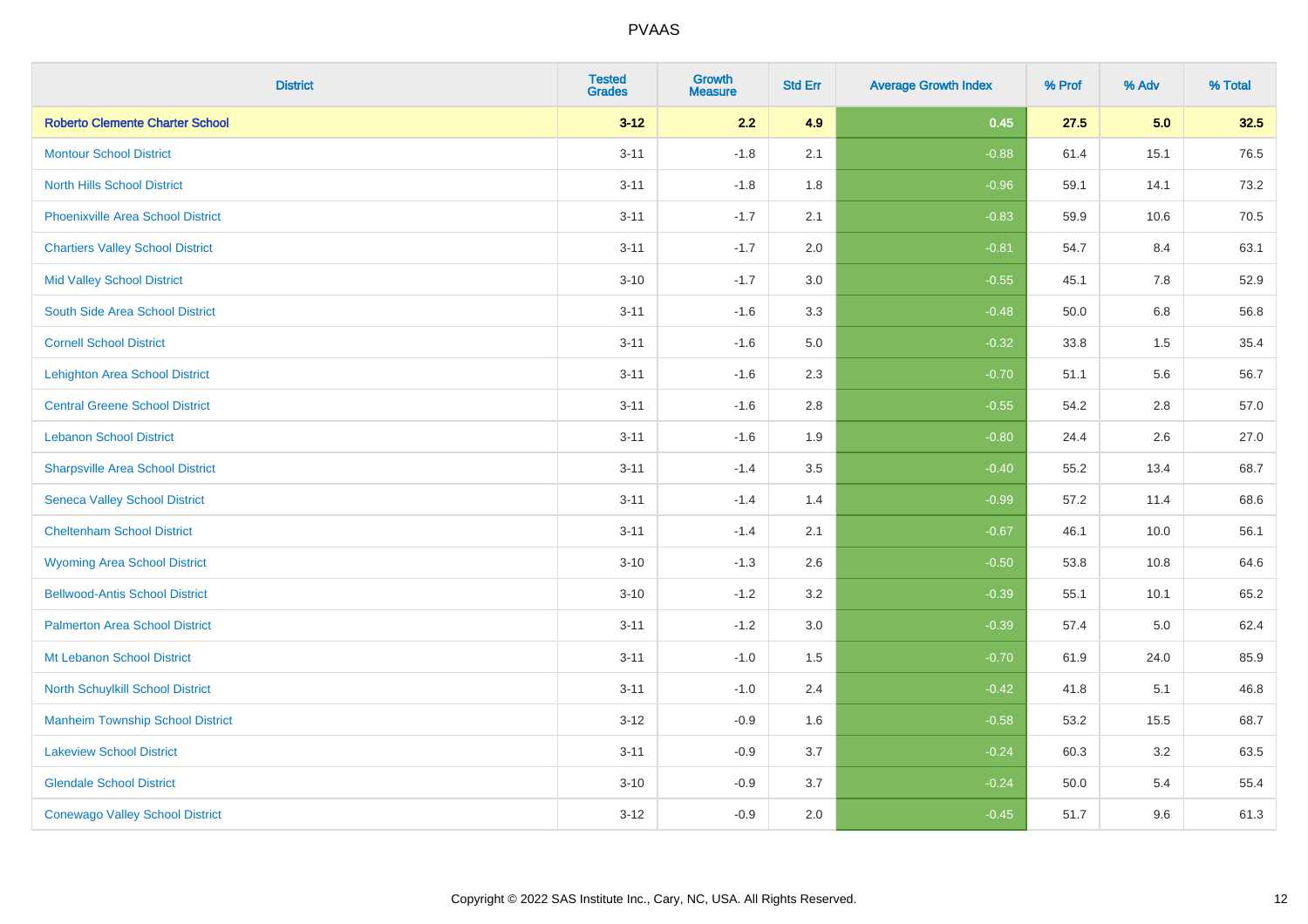| <b>District</b>                                    | <b>Tested</b><br><b>Grades</b> | <b>Growth</b><br><b>Measure</b> | <b>Std Err</b> | <b>Average Growth Index</b> | % Prof | % Adv   | % Total |
|----------------------------------------------------|--------------------------------|---------------------------------|----------------|-----------------------------|--------|---------|---------|
| <b>Roberto Clemente Charter School</b>             | $3 - 12$                       | 2.2                             | 4.9            | 0.45                        | 27.5   | 5.0     | 32.5    |
| <b>Elizabethtown Area School District</b>          | $3 - 12$                       | $-0.9$                          | 1.9            | $-0.47$                     | 50.0   | 11.2    | 61.2    |
| <b>Millville Area School District</b>              | $3 - 12$                       | $-0.9$                          | 4.7            | $-0.18$                     | 51.4   | 5.4     | 56.8    |
| <b>Bangor Area School District</b>                 | $3 - 12$                       | $-0.9$                          | 2.0            | $-0.43$                     | 44.3   | 4.7     | 49.0    |
| <b>Canon-Mcmillan School District</b>              | $3 - 11$                       | $-0.8$                          | 1.6            | $-0.50$                     | 58.7   | 15.9    | 74.6    |
| <b>Shaler Area School District</b>                 | $3 - 11$                       | $-0.8$                          | 1.9            | $-0.43$                     | 49.1   | 9.6     | 58.7    |
| <b>Albert Gallatin Area School District</b>        | $3 - 11$                       | $-0.8$                          | 2.4            | $-0.32$                     | 54.5   | 10.0    | 64.6    |
| <b>Westinghouse Arts Academy Charter School</b>    | $9 - 10$                       | $-0.7$                          | 3.6            | $-0.19$                     | 59.2   | 8.4     | 67.6    |
| <b>Achievement House Charter School</b>            | $7 - 11$                       | $-0.7$                          | 4.0            | $-0.17$                     | 32.5   | 2.6     | 35.1    |
| <b>Otto-Eldred School District</b>                 | $3 - 11$                       | $-0.7$                          | 4.2            | $-0.15$                     | 56.2   | 6.2     | 62.5    |
| <b>Panther Valley School District</b>              | $3 - 12$                       | $-0.6$                          | 3.3            | $-0.19$                     | 47.9   | 4.3     | 52.1    |
| <b>Tuscarora School District</b>                   | $3 - 11$                       | $-0.6$                          | 2.3            | $-0.27$                     | 45.1   | 8.1     | 53.2    |
| <b>Girard School District</b>                      | $3 - 11$                       | $-0.6$                          | 2.7            | $-0.22$                     | 53.9   | 15.6    | 69.6    |
| <b>Mount Carmel Area School District</b>           | $3 - 11$                       | $-0.6$                          | 3.1            | $-0.18$                     | 45.3   | 2.1     | 47.4    |
| <b>Central Fulton School District</b>              | $3 - 11$                       | $-0.5$                          | 3.5            | $-0.14$                     | 51.4   | 8.6     | 60.0    |
| Philadelphia Electrical & Tech Charter High School | $10 - 10$                      | $-0.5$                          | 2.9            | $-0.15$                     | 8.8    | $0.0\,$ | $8.8\,$ |
| <b>Blue Ridge School District</b>                  | $3 - 11$                       | $-0.5$                          | 3.6            | $-0.12$                     | 44.6   | 3.1     | 47.7    |
| <b>Oley Valley School District</b>                 | $3 - 11$                       | $-0.4$                          | 2.8            | $-0.15$                     | 43.1   | 12.9    | 56.0    |
| <b>Harrisburg City School District</b>             | $3 - 11$                       | $-0.4$                          | 2.1            | $-0.19$                     | 15.1   | 0.4     | 15.5    |
| <b>Penn Manor School District</b>                  | $3 - 11$                       | $-0.4$                          | 1.6            | $-0.25$                     | 51.9   | 12.6    | 64.5    |
| New Kensington-Arnold School District              | $3 - 11$                       | $-0.4$                          | 3.8            | $-0.10$                     | 40.7   | 3.7     | 44.4    |
| <b>Crestwood School District</b>                   | $3 - 11$                       | $-0.4$                          | 2.4            | $-0.17$                     | 57.4   | 17.0    | 74.4    |
| <b>Southern Lehigh School District</b>             | $3 - 11$                       | $-0.4$                          | 2.3            | $-0.17$                     | 66.1   | 11.9    | 78.0    |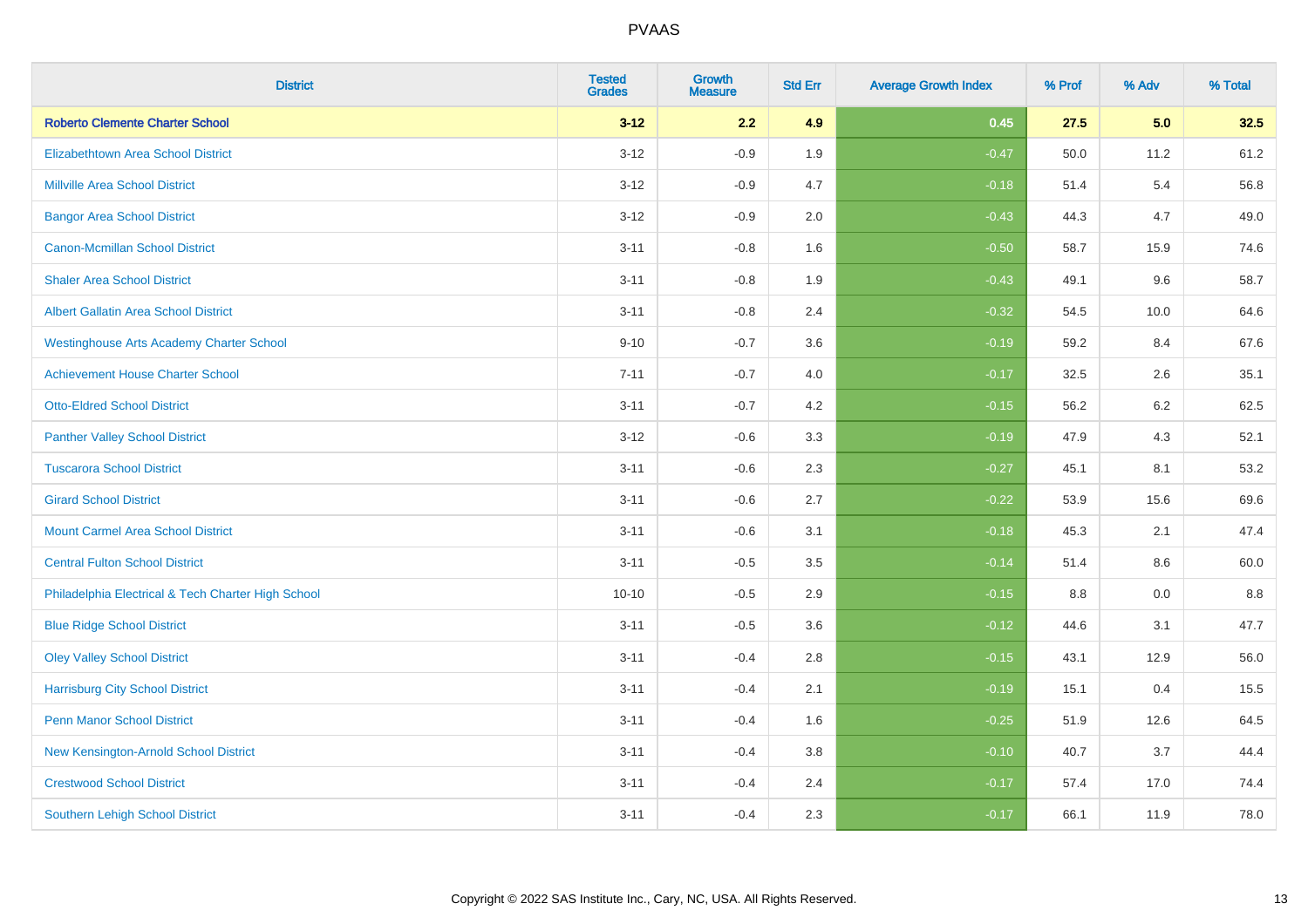| <b>District</b>                          | <b>Tested</b><br><b>Grades</b> | <b>Growth</b><br><b>Measure</b> | <b>Std Err</b> | <b>Average Growth Index</b> | % Prof | % Adv | % Total |
|------------------------------------------|--------------------------------|---------------------------------|----------------|-----------------------------|--------|-------|---------|
| <b>Roberto Clemente Charter School</b>   | $3 - 12$                       | 2.2                             | 4.9            | 0.45                        | 27.5   | 5.0   | 32.5    |
| <b>Bellefonte Area School District</b>   | $3 - 11$                       | $-0.4$                          | $2.2\,$        | $-0.17$                     | 47.6   | 10.6  | 58.2    |
| <b>Avella Area School District</b>       | $3 - 12$                       | $-0.3$                          | 4.7            | $-0.05$                     | 49.3   | 14.5  | 63.8    |
| <b>Chester-Upland School District</b>    | $3 - 11$                       | $-0.3$                          | 2.7            | $-0.09$                     | 13.8   | 0.8   | 14.6    |
| <b>Mercer Area School District</b>       | $3 - 11$                       | $-0.2$                          | 3.3            | $-0.06$                     | 56.0   | 8.0   | 64.0    |
| <b>Kutztown Area School District</b>     | $3 - 12$                       | $-0.2$                          | 3.2            | $-0.05$                     | 55.4   | 13.3  | 68.7    |
| <b>Warren County School District</b>     | $3 - 11$                       | $-0.1$                          | 1.8            | $-0.06$                     | 37.2   | 5.3   | 42.6    |
| <b>Susquenita School District</b>        | $3 - 11$                       | $-0.1$                          | $2.8\,$        | $-0.01$                     | 47.7   | 10.1  | 57.8    |
| Penn Cambria School District             | $3 - 11$                       | $-0.0$                          | 2.7            | $-0.01$                     | 61.5   | 7.7   | 69.2    |
| <b>Wilkes-Barre Area School District</b> | $3 - 11$                       | 0.1                             | 3.2            | 0.02                        | 35.5   | 5.4   | 40.9    |
| East Stroudsburg Area School District    | $3 - 11$                       | 0.1                             | 1.6            | 0.05                        | 45.8   | 7.8   | 53.6    |
| <b>Hempfield School District</b>         | $3 - 11$                       | 0.1                             | 1.4            | 0.08                        | 58.2   | 9.9   | 68.2    |
| <b>West Branch Area School District</b>  | $3 - 11$                       | 0.2                             | $3.8\,$        | 0.05                        | 47.2   | 1.9   | 49.1    |
| Northern Lebanon School District         | $3 - 11$                       | 0.4                             | 2.5            | 0.15                        | 28.0   | 3.0   | 31.0    |
| <b>Danville Area School District</b>     | $3 - 11$                       | 0.4                             | 2.6            | 0.15                        | 57.4   | 18.4  | 75.7    |
| <b>Jersey Shore Area School District</b> | $3 - 11$                       | 0.5                             | 2.6            | 0.21                        | 47.1   | 9.2   | 56.2    |
| <b>Reynolds School District</b>          | $3 - 10$                       | 0.5                             | 3.4            | 0.16                        | 52.1   | 7.0   | 59.2    |
| <b>Brockway Area School District</b>     | $3 - 11$                       | 0.6                             | 3.6            | 0.16                        | 49.2   | 7.7   | 56.9    |
| <b>Smethport Area School District</b>    | $3 - 12$                       | 0.6                             | 3.9            | 0.15                        | 37.0   | 1.8   | 38.9    |
| <b>Greater Latrobe School District</b>   | $3 - 11$                       | 0.6                             | 1.9            | 0.31                        | 55.5   | 14.1  | 69.5    |
| <b>Lower Dauphin School District</b>     | $3 - 11$                       | 0.6                             | 1.9            | 0.33                        | 49.2   | 12.6  | 61.8    |
| <b>Bloomsburg Area School District</b>   | $3 - 10$                       | 0.7                             | 3.0            | 0.23                        | 55.9   | 11.8  | 67.6    |
| Insight PA Cyber Charter School          | $3 - 11$                       | 0.7                             | 5.7            | 0.12                        | 50.0   | 4.8   | 54.8    |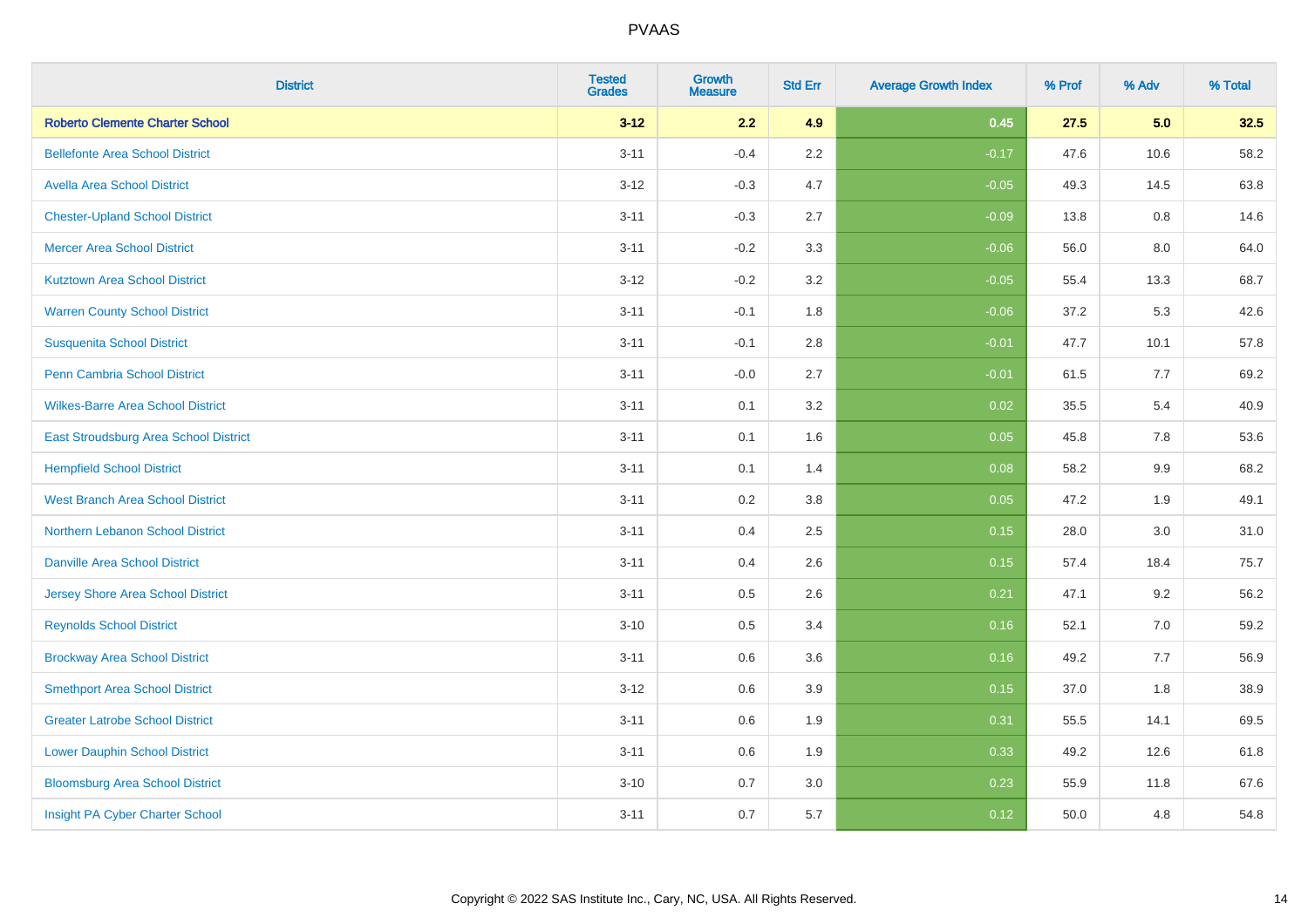| <b>District</b>                               | <b>Tested</b><br><b>Grades</b> | <b>Growth</b><br><b>Measure</b> | <b>Std Err</b> | <b>Average Growth Index</b> | % Prof | % Adv   | % Total |
|-----------------------------------------------|--------------------------------|---------------------------------|----------------|-----------------------------|--------|---------|---------|
| <b>Roberto Clemente Charter School</b>        | $3 - 12$                       | 2.2                             | 4.9            | 0.45                        | 27.5   | 5.0     | 32.5    |
| Lehigh Valley Academy Regional Charter School | $3 - 11$                       | 0.7                             | 2.3            | 0.32                        | 46.3   | $5.0\,$ | 51.4    |
| <b>Greenville Area School District</b>        | $3 - 11$                       | 0.7                             | 2.9            | 0.26                        | 53.4   | 6.9     | 60.3    |
| <b>Gateway School District</b>                | $3 - 11$                       | 0.8                             | 2.2            | 0.38                        | 52.1   | 13.8    | 65.9    |
| <b>Wyomissing Area School District</b>        | $3 - 12$                       | 0.8                             | 2.6            | 0.33                        | 55.7   | 17.6    | 73.3    |
| <b>Wallingford-Swarthmore School District</b> | $3 - 10$                       | 0.9                             | 2.4            | 0.38                        | 64.4   | 22.7    | 87.1    |
| South Eastern School District                 | $3 - 11$                       | 0.9                             | 2.4            | 0.39                        | 54.8   | 6.6     | 61.4    |
| <b>Radnor Township School District</b>        | $3 - 12$                       | 1.0                             | 2.1            | 0.50                        | 65.0   | 23.2    | 88.2    |
| <b>Lakeland School District</b>               | $3 - 11$                       | 1.1                             | 2.8            | 0.38                        | 48.6   | 3.7     | 52.3    |
| <b>Upper Adams School District</b>            | $3 - 11$                       | 1.3                             | 2.9            | 0.47                        | 55.2   | 8.6     | 63.8    |
| <b>Schuylkill Valley School District</b>      | $3 - 11$                       | 1.4                             | 2.5            | 0.56                        | 55.1   | 10.2    | 65.3    |
| <b>Newport School District</b>                | $3 - 12$                       | 1.4                             | 3.5            | 0.41                        | 51.5   | 10.3    | 61.8    |
| <b>Tussey Mountain School District</b>        | $3 - 12$                       | 1.5                             | 3.7            | 0.40                        | 38.6   | $1.8\,$ | 40.4    |
| <b>Central Bucks School District</b>          | $3 - 11$                       | 1.6                             | 0.9            | 1.66                        | 63.0   | 16.8    | 79.8    |
| <b>Bensalem Township School District</b>      | $3 - 11$                       | 1.6                             | 1.6            | 0.98                        | 38.8   | 8.3     | 47.1    |
| <b>Athens Area School District</b>            | $3 - 11$                       | 1.6                             | 2.5            | 0.64                        | 46.9   | 7.6     | 54.5    |
| <b>Purchase Line School District</b>          | $3 - 12$                       | 1.7                             | 3.5            | 0.47                        | 43.1   | 5.4     | 48.5    |
| South Fayette Township School District        | $3 - 11$                       | 1.7                             | 2.0            | 0.88                        | 61.0   | 26.5    | 87.6    |
| <b>Baldwin-Whitehall School District</b>      | $3 - 11$                       | 1.8                             | 1.9            | 0.94                        | 58.6   | 8.6     | 67.1    |
| <b>Laurel School District</b>                 | $3 - 11$                       | 1.8                             | 3.1            | 0.59                        | 70.1   | 2.3     | 72.4    |
| West Jefferson Hills School District          | $3 - 11$                       | 1.8                             | 2.1            | 0.88                        | 55.7   | 20.8    | 76.4    |
| <b>Williamsport Area School District</b>      | $3 - 11$                       | 1.9                             | 1.8            | 1.04                        | 44.1   | 12.8    | 56.9    |
| <b>Union Area School District</b>             | $3 - 11$                       | 1.9                             | 4.3            | 0.44                        | 61.5   | 0.0     | 61.5    |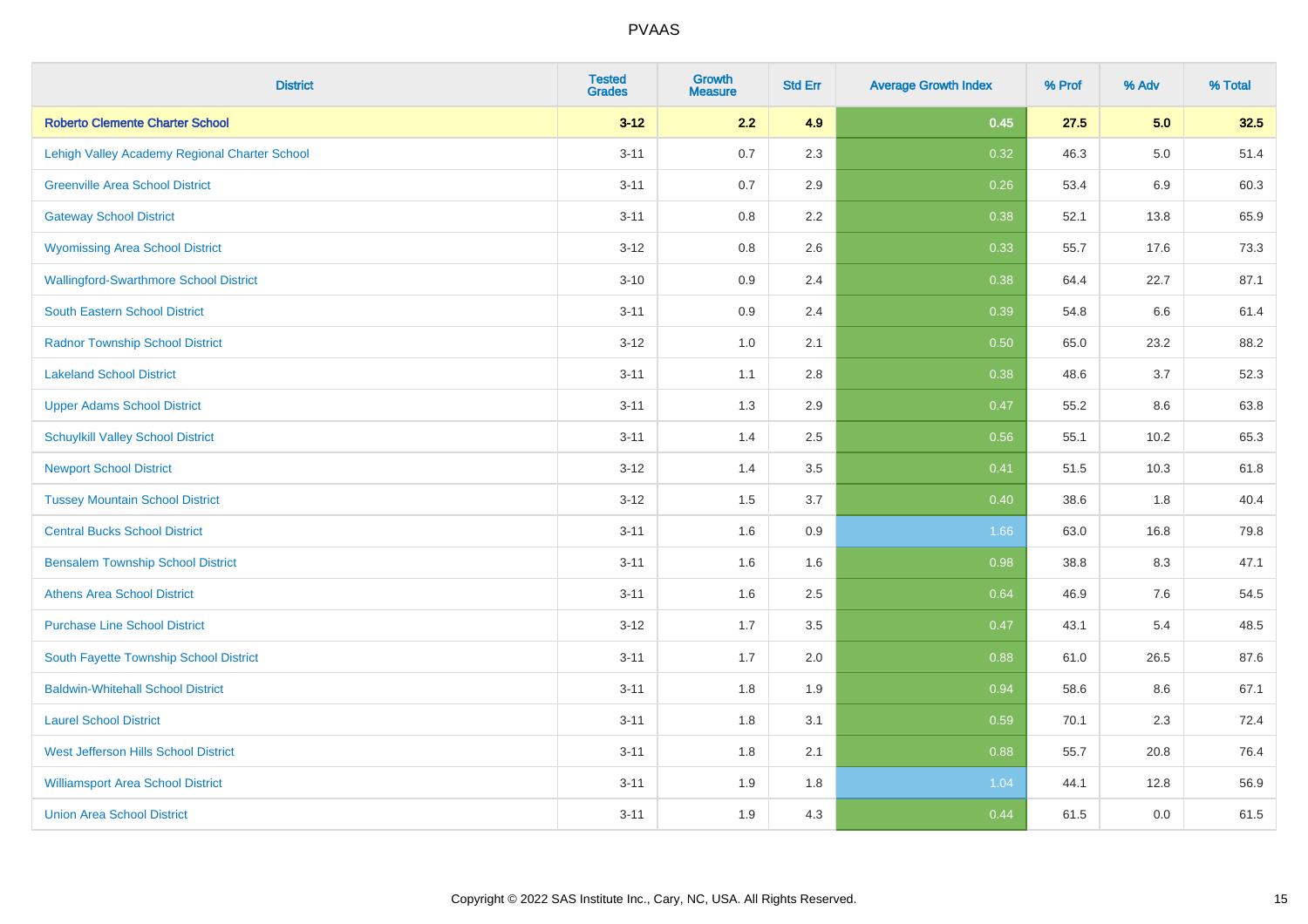| <b>District</b>                                | <b>Tested</b><br><b>Grades</b> | Growth<br><b>Measure</b> | <b>Std Err</b> | <b>Average Growth Index</b> | % Prof | % Adv | % Total |
|------------------------------------------------|--------------------------------|--------------------------|----------------|-----------------------------|--------|-------|---------|
| <b>Roberto Clemente Charter School</b>         | $3 - 12$                       | 2.2                      | 4.9            | 0.45                        | 27.5   | 5.0   | 32.5    |
| <b>Franklin Regional School District</b>       | $3 - 11$                       | 2.0                      | 1.9            | 1.02                        | 66.7   | 15.5  | 82.1    |
| <b>Marple Newtown School District</b>          | $3 - 11$                       | 2.0                      | 2.4            | 0.81                        | 57.6   | 12.8  | 70.4    |
| <b>Lower Moreland Township School District</b> | $3 - 11$                       | 2.0                      | 2.2            | 0.95                        | 62.8   | 17.0  | 79.8    |
| <b>Mastery Charter School - Thomas Campus</b>  | $3 - 10$                       | 2.1                      | 6.2            | 0.33                        | 28.6   | 0.0   | 28.6    |
| <b>Mcguffey School District</b>                | $3 - 11$                       | 2.1                      | 2.6            | 0.81                        | 57.7   | 3.1   | 60.8    |
| <b>Manheim Central School District</b>         | $3 - 11$                       | 2.1                      | 2.1            | $1.01$                      | 53.2   | 11.6  | 64.8    |
| <b>United School District</b>                  | $3 - 11$                       | 2.1                      | 3.4            | 0.63                        | 60.3   | 6.6   | 66.9    |
| Northwestern Lehigh School District            | $3 - 11$                       | 2.2                      | 2.3            | 0.93                        | 53.3   | 9.7   | 63.0    |
| <b>Galeton Area School District</b>            | $3 - 11$                       | 2.2                      | 5.3            | 0.42                        | 41.3   | 4.4   | 45.6    |
| <b>Roberto Clemente Charter School</b>         | $3 - 12$                       | 2.2                      | 4.9            | 0.45                        | 27.5   | 5.0   | 32.5    |
| <b>Hanover Area School District</b>            | $3 - 11$                       | 2.2                      | 4.6            | 0.48                        | 42.9   | 5.7   | 48.6    |
| <b>Union School District</b>                   | $3 - 12$                       | 2.3                      | 4.2            | 0.54                        | 32.6   | 7.0   | 39.5    |
| <b>Tunkhannock Area School District</b>        | $3 - 11$                       | 2.3                      | 2.2            | 1.01                        | 44.9   | 9.6   | 54.6    |
| <b>Camp Hill School District</b>               | $3 - 12$                       | 2.3                      | $3.0\,$        | 0.78                        | 53.6   | 17.5  | 71.1    |
| <b>Bedford Area School District</b>            | $3 - 11$                       | 2.5                      | 2.6            | 0.93                        | 48.5   | 10.0  | 58.5    |
| Mastery Charter High School-Lenfest Campus     | $7 - 11$                       | 2.5                      | 5.7            | 0.43                        | 40.0   | 0.0   | 40.0    |
| <b>Methacton School District</b>               | $3 - 11$                       | 2.5                      | 1.7            | 1.43                        | 62.5   | 16.4  | 79.0    |
| <b>Armstrong School District</b>               | $3 - 11$                       | 2.6                      | 1.7            | 1.53                        | 51.5   | 6.1   | 57.6    |
| <b>Hopewell Area School District</b>           | $3 - 11$                       | 2.6                      | 2.7            | 0.97                        | 58.4   | 4.0   | 62.4    |
| <b>Pottsgrove School District</b>              | $3 - 11$                       | 2.8                      | 2.0            | 1.35                        | 44.0   | 10.0  | 53.9    |
| <b>Forbes Road School District</b>             | $3 - 11$                       | 2.8                      | 5.1            | 0.56                        | 41.4   | 10.3  | 51.7    |
| <b>Central Cambria School District</b>         | $3 - 11$                       | 3.0                      | 2.5            | 1.17                        | 56.2   | 9.7   | 66.0    |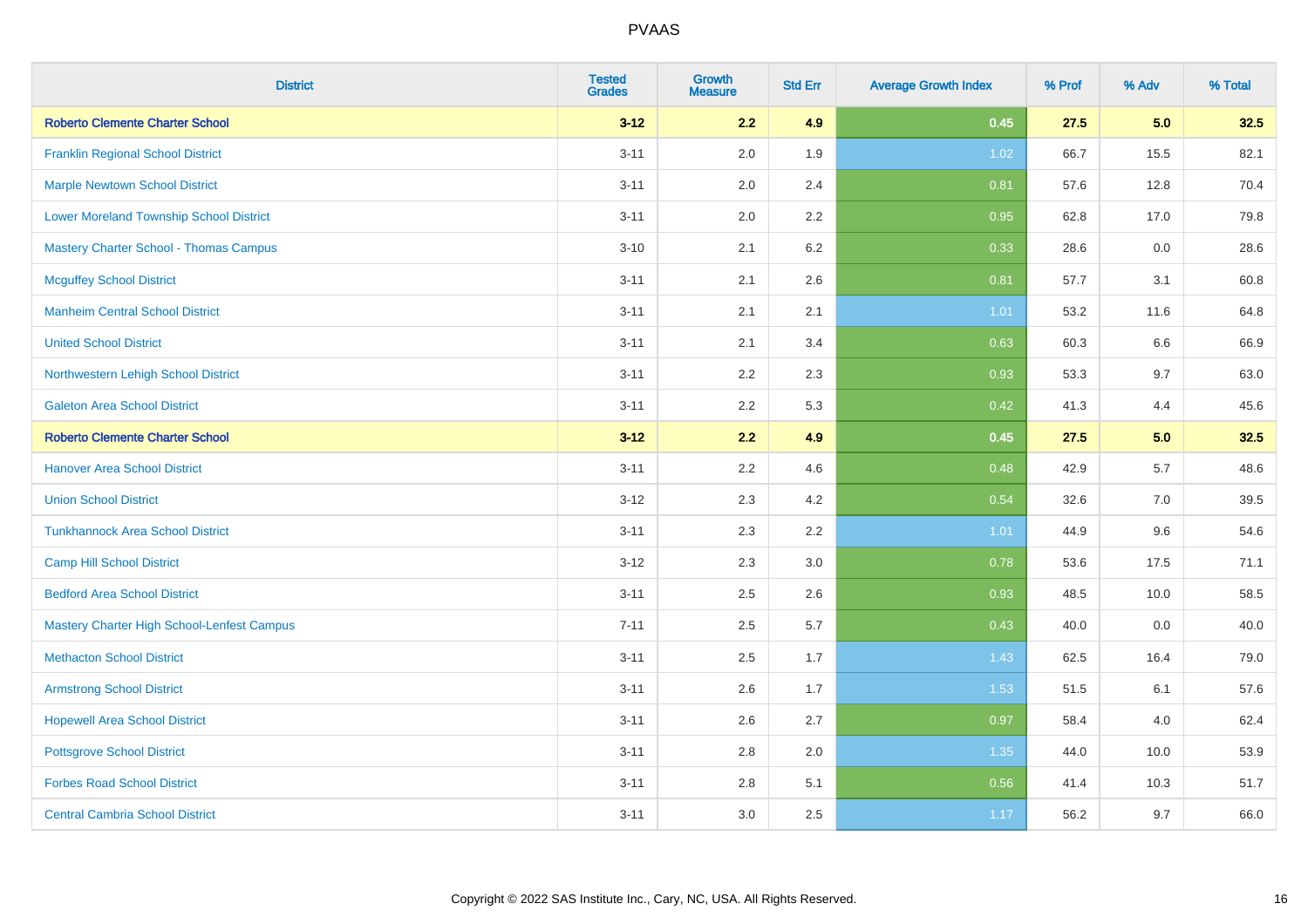| <b>District</b>                                    | <b>Tested</b><br><b>Grades</b> | <b>Growth</b><br><b>Measure</b> | <b>Std Err</b> | <b>Average Growth Index</b> | % Prof | % Adv | % Total |
|----------------------------------------------------|--------------------------------|---------------------------------|----------------|-----------------------------|--------|-------|---------|
| <b>Roberto Clemente Charter School</b>             | $3 - 12$                       | 2.2                             | 4.9            | 0.45                        | 27.5   | 5.0   | 32.5    |
| <b>General Mclane School District</b>              | $3 - 11$                       | 3.1                             | 2.9            | 1.07                        | 62.3   | 4.9   | 67.2    |
| <b>Millcreek Township School District</b>          | $3 - 11$                       | 3.1                             | 1.5            | 2.06                        | 55.6   | 14.2  | 69.7    |
| <b>Keystone School District</b>                    | $3 - 11$                       | 3.1                             | 3.3            | 0.94                        | 50.6   | 6.5   | 57.1    |
| <b>Pleasant Valley School District</b>             | $3 - 11$                       | 3.1                             | 2.0            | 1.57                        | 57.2   | 5.5   | 62.8    |
| <b>Donegal School District</b>                     | $3 - 12$                       | 3.1                             | 2.4            | 1.29                        | 60.6   | 9.1   | 69.7    |
| <b>Woodland Hills School District</b>              | $3 - 12$                       | 3.2                             | 2.6            | 1.22                        | 31.4   | 3.6   | 35.0    |
| <b>Commodore Perry School District</b>             | $3 - 11$                       | 3.2                             | 5.5            | 0.58                        | 58.3   | 0.0   | 58.3    |
| <b>West York Area School District</b>              | $3 - 12$                       | 3.2                             | 2.3            | 1.38                        | 53.8   | 4.4   | 58.2    |
| <b>Altoona Area School District</b>                | $3 - 12$                       | 3.3                             | 1.6            | 1.99                        | 47.7   | 8.2   | 55.9    |
| <b>Southeastern Greene School District</b>         | $3 - 10$                       | 3.3                             | 4.6            | 0.72                        | 57.6   | 6.1   | 63.6    |
| <b>Spring Cove School District</b>                 | $3 - 11$                       | 3.4                             | 2.5            | 1.33                        | 47.8   | 12.7  | 60.4    |
| <b>Fairview School District</b>                    | $3 - 11$                       | 3.4                             | 2.6            | 1.32                        | 57.2   | 17.6  | 74.8    |
| <b>Clairton City School District</b>               | $3 - 11$                       | 3.5                             | 3.7            | 0.95                        | 13.4   | 0.0   | 13.4    |
| <b>Lincoln Park Performing Arts Charter School</b> | $7 - 11$                       | 3.6                             | 2.5            | 1.42                        | 59.6   | 14.7  | 74.3    |
| <b>Conrad Weiser Area School District</b>          | $3 - 11$                       | 3.6                             | 2.2            | 1.63                        | 52.1   | 2.1   | 54.2    |
| <b>North Clarion County School District</b>        | $3 - 12$                       | 3.7                             | 4.3            | 0.85                        | 67.5   | 15.0  | 82.5    |
| <b>Hermitage School District</b>                   | $3 - 12$                       | 3.8                             | 2.4            | 1.60                        | 57.5   | 9.3   | 66.8    |
| <b>South Butler County School District</b>         | $3 - 10$                       | 3.9                             | 2.5            | 1.54                        | 53.1   | 16.6  | 69.7    |
| South Western School District                      | $3 - 12$                       | 3.9                             | 1.9            | 2.08                        | 60.2   | 8.1   | 68.3    |
| Esperanza Academy Charter School                   | $4 - 11$                       | 4.0                             | 2.5            | 1.61                        | 32.4   | 0.7   | 33.1    |
| Northampton Area School District                   | $3 - 11$                       | 4.0                             | 1.6            | 2.51                        | 52.3   | 10.8  | 63.1    |
| <b>Muhlenberg School District</b>                  | $3 - 10$                       | 4.0                             | 1.9            | 2.10                        | 34.2   | 2.6   | 36.8    |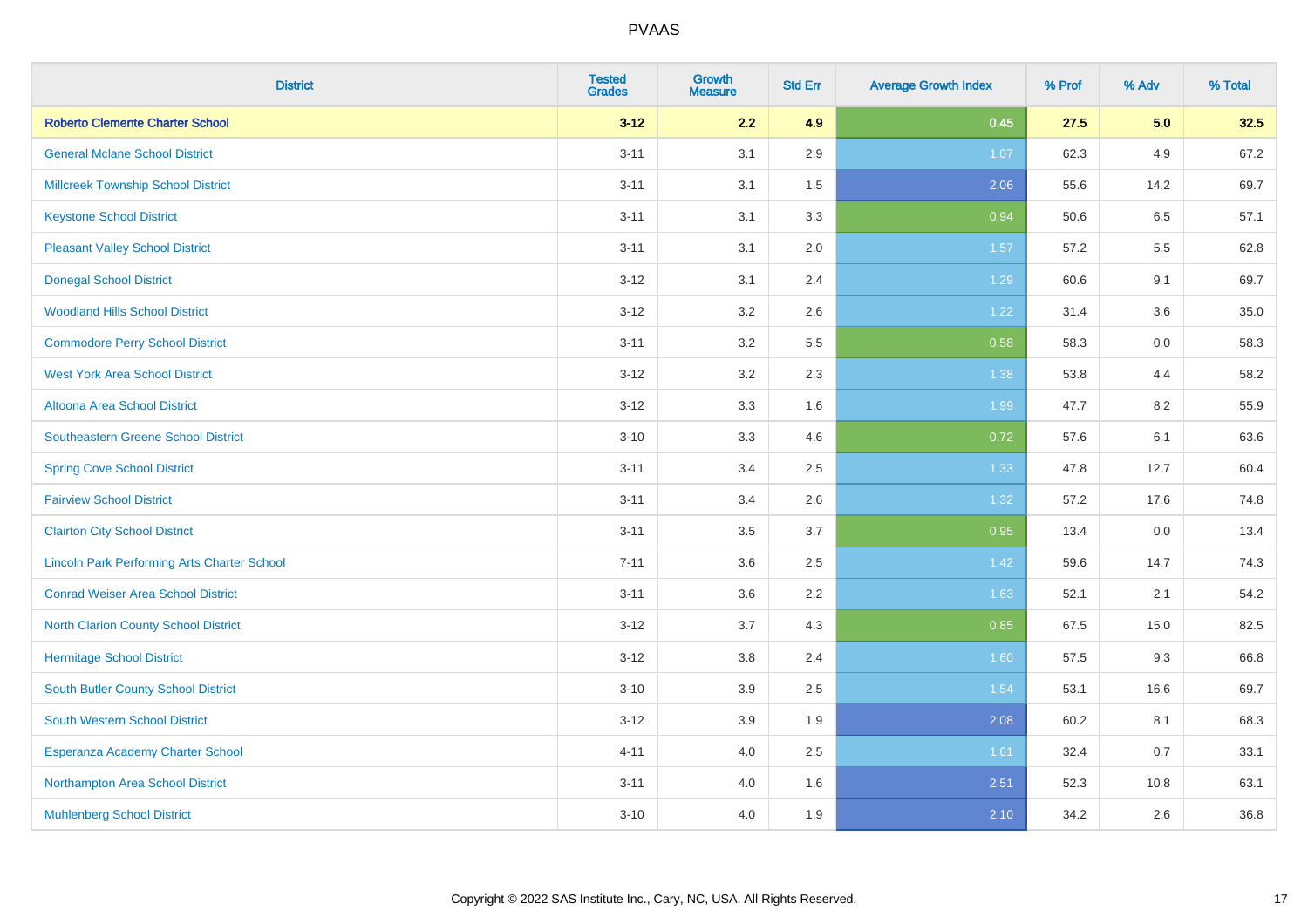| <b>District</b>                                 | <b>Tested</b><br><b>Grades</b> | <b>Growth</b><br><b>Measure</b> | <b>Std Err</b> | <b>Average Growth Index</b> | % Prof | % Adv   | % Total |
|-------------------------------------------------|--------------------------------|---------------------------------|----------------|-----------------------------|--------|---------|---------|
| <b>Roberto Clemente Charter School</b>          | $3 - 12$                       | 2.2                             | 4.9            | 0.45                        | 27.5   | 5.0     | 32.5    |
| <b>Towanda Area School District</b>             | $3 - 11$                       | 4.0                             | 2.8            | 1.44                        | 39.4   | $6.6\,$ | 46.0    |
| <b>Berlin Brothersvalley School District</b>    | $3 - 11$                       | 4.0                             | 4.2            | 0.96                        | 48.8   | 14.0    | 62.8    |
| <b>Neshaminy School District</b>                | $3 - 11$                       | 4.0                             | 1.3            | 3.02                        | 58.7   | 9.5     | 68.2    |
| <b>West Allegheny School District</b>           | $3-12$                         | 4.0                             | 2.1            | 1.96                        | 63.1   | 15.7    | 78.8    |
| Mastery Charter School - Shoemaker Campus       | $7 - 10$                       | 4.1                             | 3.0            | 1.34                        | 20.9   | 3.3     | 24.2    |
| <b>Line Mountain School District</b>            | $3 - 11$                       | 4.1                             | 3.2            | $1.27$                      | 52.9   | 9.2     | 62.1    |
| <b>Governor Mifflin School District</b>         | $3 - 11$                       | 4.1                             | 1.8            | 2.33                        | 42.5   | 7.2     | 49.7    |
| <b>East Penn School District</b>                | $3 - 11$                       | 4.1                             | 1.3            | 3.27                        | 55.8   | 11.5    | 67.3    |
| <b>Ligonier Valley School District</b>          | $3 - 11$                       | 4.2                             | 3.1            | 1.34                        | 59.1   | 10.3    | 69.5    |
| <b>Loyalsock Township School District</b>       | $3 - 12$                       | 4.2                             | 2.8            | 1.47                        | 54.3   | 2.1     | 56.4    |
| <b>Punxsutawney Area School District</b>        | $3 - 11$                       | 4.2                             | 2.9            | 1.45                        | 55.0   | 5.5     | 60.6    |
| Meyersdale Area School District                 | $3 - 11$                       | 4.2                             | 4.0            | 1.07                        | 43.1   | 6.9     | 50.0    |
| <b>Laurel Highlands School District</b>         | $3 - 11$                       | 4.3                             | 2.4            | 1.81                        | 44.9   | 9.6     | 54.5    |
| <b>Central Dauphin School District</b>          | $3 - 11$                       | 4.4                             | 1.3            | 3.32                        | 53.3   | 7.4     | 60.7    |
| Leechburg Area School District                  | $3 - 11$                       | 4.4                             | 4.0            | 1.09                        | 47.8   | 19.6    | 67.4    |
| <b>Port Allegany School District</b>            | $3 - 11$                       | 4.4                             | 3.6            | 1.21                        | 28.1   | 9.4     | 37.5    |
| <b>Pottsville Area School District</b>          | $3-12$                         | 4.4                             | 2.3            | 1.94                        | 44.8   | 5.4     | 50.2    |
| <b>MaST Community Charter School II</b>         | $3 - 10$                       | 4.4                             | 3.2            | 1.37                        | 28.4   | 3.4     | 31.8    |
| <b>Burrell School District</b>                  | $3 - 11$                       | 4.5                             | 3.1            | 1.48                        | 58.5   | 13.8    | 72.3    |
| <b>Eastern Lancaster County School District</b> | $3-12$                         | 4.5                             | 2.2            | 2.09                        | 46.3   | 11.4    | 57.6    |
| Harmony Area School District                    | $3 - 10$                       | 4.5                             | 6.3            | 0.72                        | 33.3   | 13.3    | 46.7    |
| <b>Hempfield Area School District</b>           | $3-12$                         | 4.6                             | 1.6            | 2.86                        | 53.5   | 20.1    | 73.6    |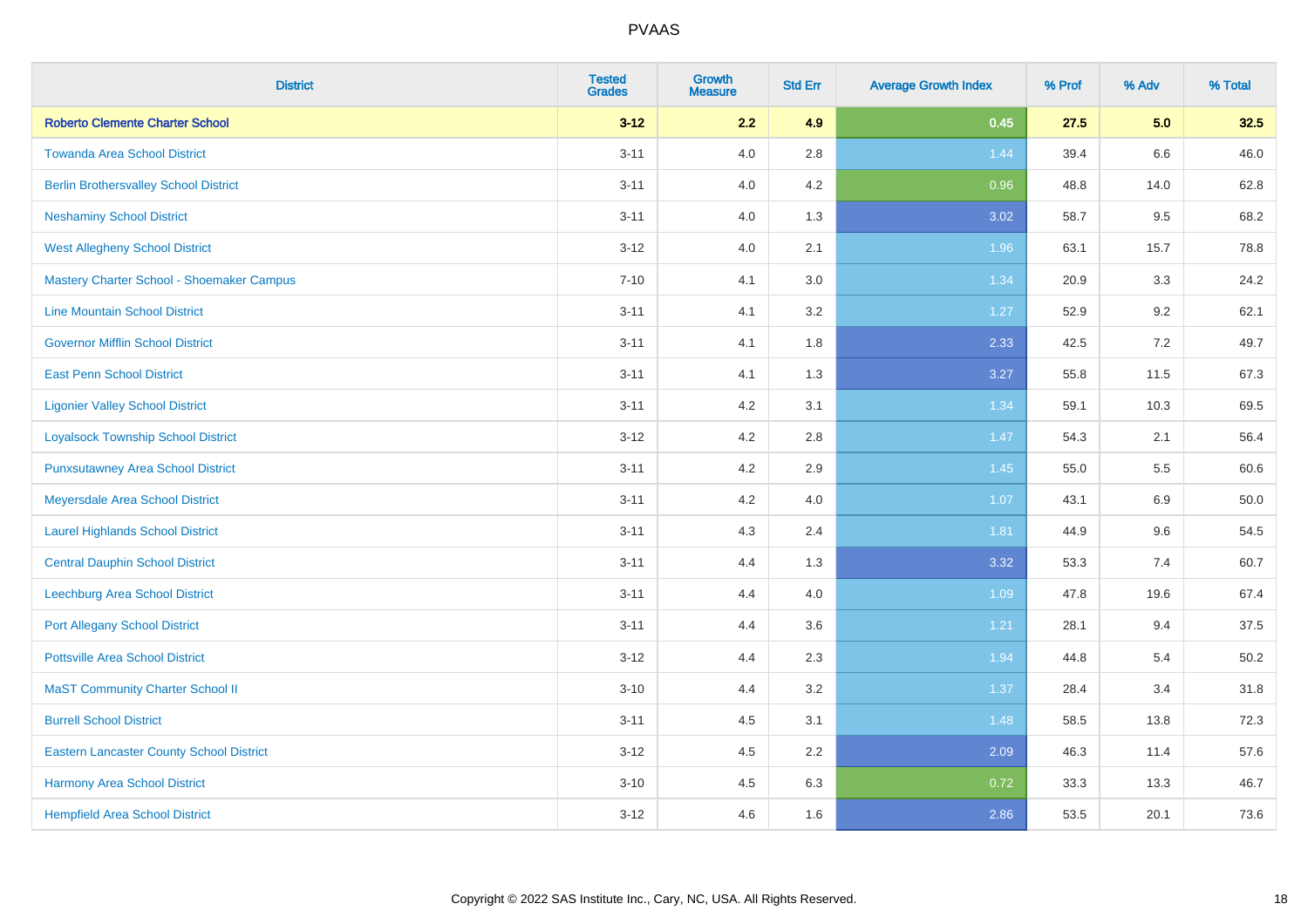| <b>District</b>                             | <b>Tested</b><br><b>Grades</b> | <b>Growth</b><br><b>Measure</b> | <b>Std Err</b> | <b>Average Growth Index</b> | % Prof | % Adv | % Total |
|---------------------------------------------|--------------------------------|---------------------------------|----------------|-----------------------------|--------|-------|---------|
| <b>Roberto Clemente Charter School</b>      | $3 - 12$                       | 2.2                             | 4.9            | 0.45                        | 27.5   | 5.0   | 32.5    |
| Pennsylvania Leadership Charter School      | $3 - 11$                       | 4.6                             | $2.2\,$        | 2.13                        | 55.4   | 11.2  | 66.7    |
| <b>Warrior Run School District</b>          | $3 - 11$                       | 4.6                             | 3.0            | 1.51                        | 40.9   | 8.1   | 49.0    |
| <b>New Brighton Area School District</b>    | $3 - 11$                       | 4.6                             | 3.1            | 1.47                        | 60.9   | 5.8   | 66.7    |
| <b>KIPP Dubois Charter School</b>           | $9 - 10$                       | 4.7                             | 3.3            | 1.40                        | 31.0   | 1.4   | 32.4    |
| <b>Blackhawk School District</b>            | $3 - 11$                       | 4.7                             | 2.3            | 2.01                        | 55.8   | 8.8   | 64.6    |
| <b>Halifax Area School District</b>         | $3 - 11$                       | 4.7                             | 3.9            | 1.22                        | 61.5   | 9.6   | 71.2    |
| <b>Beaver Area School District</b>          | $3 - 10$                       | 4.7                             | 2.4            | 1.94                        | 57.4   | 16.8  | 74.2    |
| Urban Pathways 6-12 Charter School          | $6 - 11$                       | 4.8                             | 6.4            | 0.75                        | 28.6   | 0.0   | 28.6    |
| <b>Kennett Consolidated School District</b> | $3 - 11$                       | 4.8                             | 1.8            | 2.61                        | 52.5   | 10.7  | 63.2    |
| Morrisville Borough School District         | $3 - 11$                       | 4.8                             | 4.3            | $1.10$                      | 30.2   | 2.3   | 32.6    |
| <b>Central Valley School District</b>       | $3 - 10$                       | 4.8                             | 2.4            | 1.98                        | 56.9   | 9.0   | 65.9    |
| <b>Sharon City School District</b>          | $3 - 11$                       | 4.9                             | 2.6            | 1.87                        | 48.2   | 5.3   | 53.4    |
| <b>Everett Area School District</b>         | $3 - 11$                       | 5.0                             | 3.4            | 1.47                        | 60.5   | 1.3   | 61.8    |
| <b>West Shore School District</b>           | $3 - 12$                       | 5.0                             | 1.4            | 3.59                        | 54.2   | 9.4   | 63.6    |
| <b>Peters Township School District</b>      | $3 - 11$                       | 5.0                             | 1.8            | 2.76                        | 59.8   | 26.1  | 85.9    |
| <b>Hampton Township School District</b>     | $3 - 11$                       | 5.1                             | 2.2            | 2.35                        | 54.0   | 28.2  | 82.2    |
| <b>Grove City Area School District</b>      | $3 - 12$                       | 5.1                             | 2.4            | 2.09                        | 36.4   | 16.5  | 52.8    |
| <b>Warwick School District</b>              | $3 - 11$                       | 5.2                             | 1.9            | 2.76                        | 46.4   | 17.0  | 63.3    |
| <b>Hanover Public School District</b>       | $3 - 11$                       | 5.2                             | 2.8            | 1.83                        | 52.2   | 14.4  | 66.7    |
| <b>Parkland School District</b>             | $3 - 11$                       | 5.3                             | 1.2            | 4.30                        | 58.0   | 22.3  | 80.4    |
| <b>Allentown City School District</b>       | $3 - 12$                       | 5.3                             | 1.4            | 3.88                        | 25.3   | 2.7   | 28.0    |
| <b>New Foundations Charter School</b>       | $3 - 11$                       | 5.4                             | 2.2            | 2.41                        | 47.2   | 2.5   | 49.8    |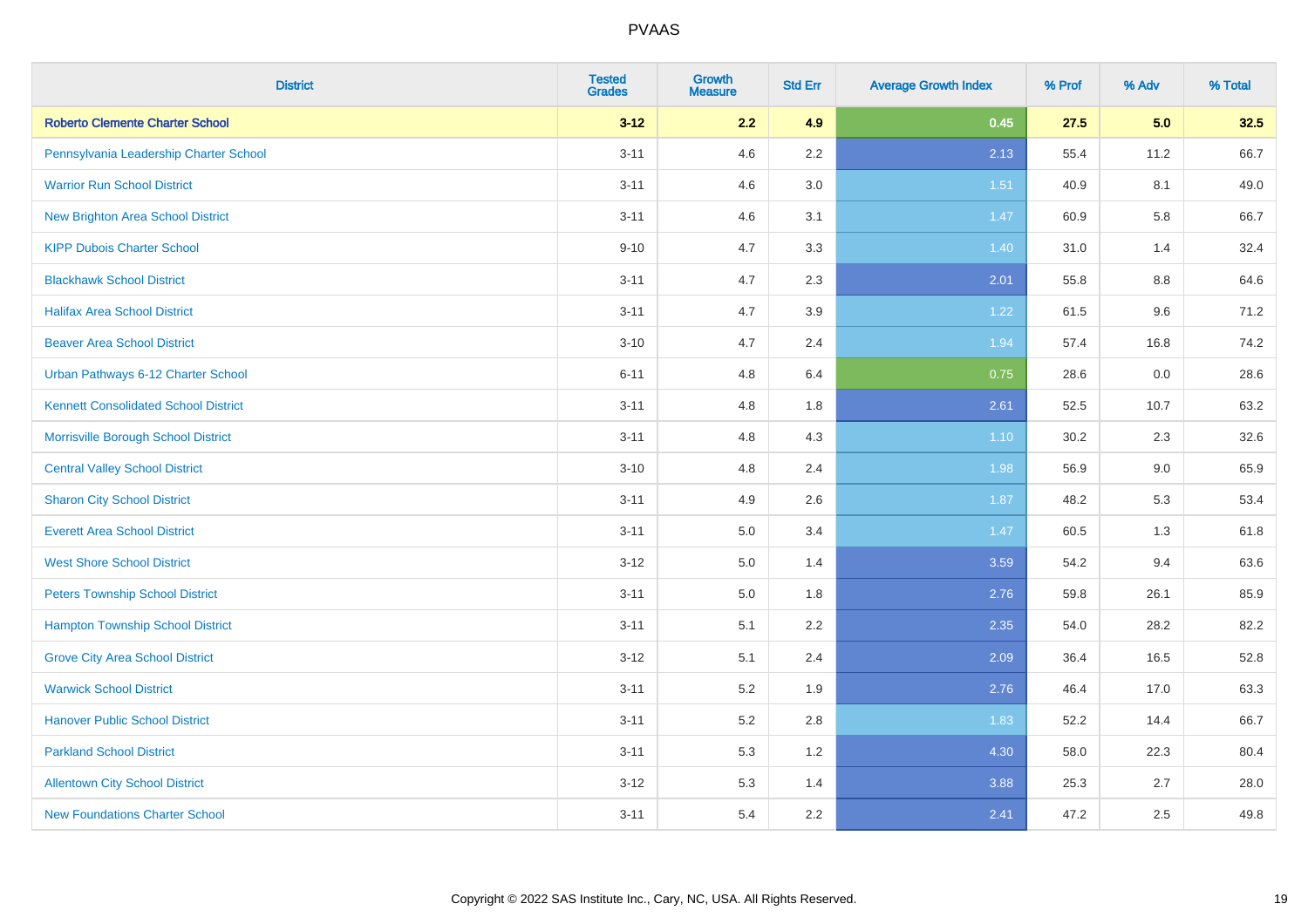| <b>District</b>                                  | <b>Tested</b><br><b>Grades</b> | <b>Growth</b><br><b>Measure</b> | <b>Std Err</b> | <b>Average Growth Index</b> | % Prof | % Adv | % Total |
|--------------------------------------------------|--------------------------------|---------------------------------|----------------|-----------------------------|--------|-------|---------|
| <b>Roberto Clemente Charter School</b>           | $3 - 12$                       | 2.2                             | 4.9            | 0.45                        | 27.5   | 5.0   | 32.5    |
| <b>Keystone Oaks School District</b>             | $3 - 11$                       | 5.5                             | 2.6            | 2.07                        | 53.2   | 12.1  | 65.4    |
| <b>Stroudsburg Area School District</b>          | $3 - 11$                       | 5.5                             | 1.9            | 2.88                        | 48.1   | 4.2   | 52.3    |
| Lehigh Career & Technical Institute              | $10 - 12$                      | 5.6                             | 5.6            | 0.99                        | 78.3   | 0.0   | 78.3    |
| Palmyra Area School District                     | $3 - 11$                       | 5.6                             | 1.9            | 2.96                        | 56.4   | 15.6  | 72.0    |
| <b>Western Wayne School District</b>             | $3 - 11$                       | 5.6                             | 2.9            | 1.93                        | 41.3   | 17.4  | 58.7    |
| <b>Spring Grove Area School District</b>         | $3 - 11$                       | 5.6                             | 2.1            | 2.68                        | 55.1   | 15.0  | 70.1    |
| <b>Ephrata Area School District</b>              | $3 - 11$                       | 5.6                             | 1.8            | 3.12                        | 54.7   | 9.5   | 64.2    |
| <b>Mastery Charter School - Pickett Campus</b>   | $6 - 10$                       | 5.6                             | 5.7            | 1.00                        | 27.8   | 0.0   | 27.8    |
| <b>Bethel Park School District</b>               | $3 - 11$                       | 5.6                             | 1.8            | 3.18                        | 65.3   | 18.6  | 83.9    |
| <b>Mars Area School District</b>                 | $3 - 10$                       | 5.7                             | 2.1            | 2.75                        | 57.9   | 18.2  | 76.1    |
| <b>Bentworth School District</b>                 | $3 - 11$                       | 5.7                             | 3.2            | 1.75                        | 44.2   | 19.5  | 63.6    |
| <b>Penncrest School District</b>                 | $3 - 11$                       | 5.7                             | 2.2            | 2.57                        | 47.2   | 7.1   | 54.3    |
| Daniel Boone Area School District                | $3 - 12$                       | 5.7                             | 2.0            | 2.88                        | 51.0   | 11.5  | 62.6    |
| <b>Tidioute Community Charter School</b>         | $3 - 11$                       | 5.7                             | 5.1            | 1.11                        | 34.4   | 21.9  | 56.2    |
| 21st Century Cyber Charter School                | $6 - 12$                       | 5.7                             | 2.3            | 2.50                        | 56.7   | 8.3   | 65.0    |
| Capital Area School for the Arts Charter School  | $9 - 11$                       | 5.8                             | 4.1            | 1.39                        | 59.3   | 18.6  | 78.0    |
| Community Academy Of Philadelphia Charter School | $3 - 11$                       | 5.8                             | 2.7            | 2.12                        | 26.7   | 0.9   | 27.6    |
| <b>Agora Cyber Charter School</b>                | $3 - 11$                       | 5.8                             | 2.6            | 2.28                        | 42.8   | 6.6   | 49.4    |
| <b>Collegium Charter School</b>                  | $3 - 10$                       | 5.9                             | 2.5            | 2.33                        | 38.1   | 7.9   | 46.0    |
| <b>Mechanicsburg Area School District</b>        | $3 - 11$                       | 5.9                             | 1.8            | 3.29                        | 57.2   | 13.7  | 70.9    |
| Northeastern York School District                | $3 - 11$                       | 5.9                             | 2.0            | 3.03                        | 51.1   | 16.6  | 67.6    |
| <b>Uniontown Area School District</b>            | $3 - 11$                       | 6.0                             | 3.2            | 1.87                        | 62.4   | 5.9   | 68.2    |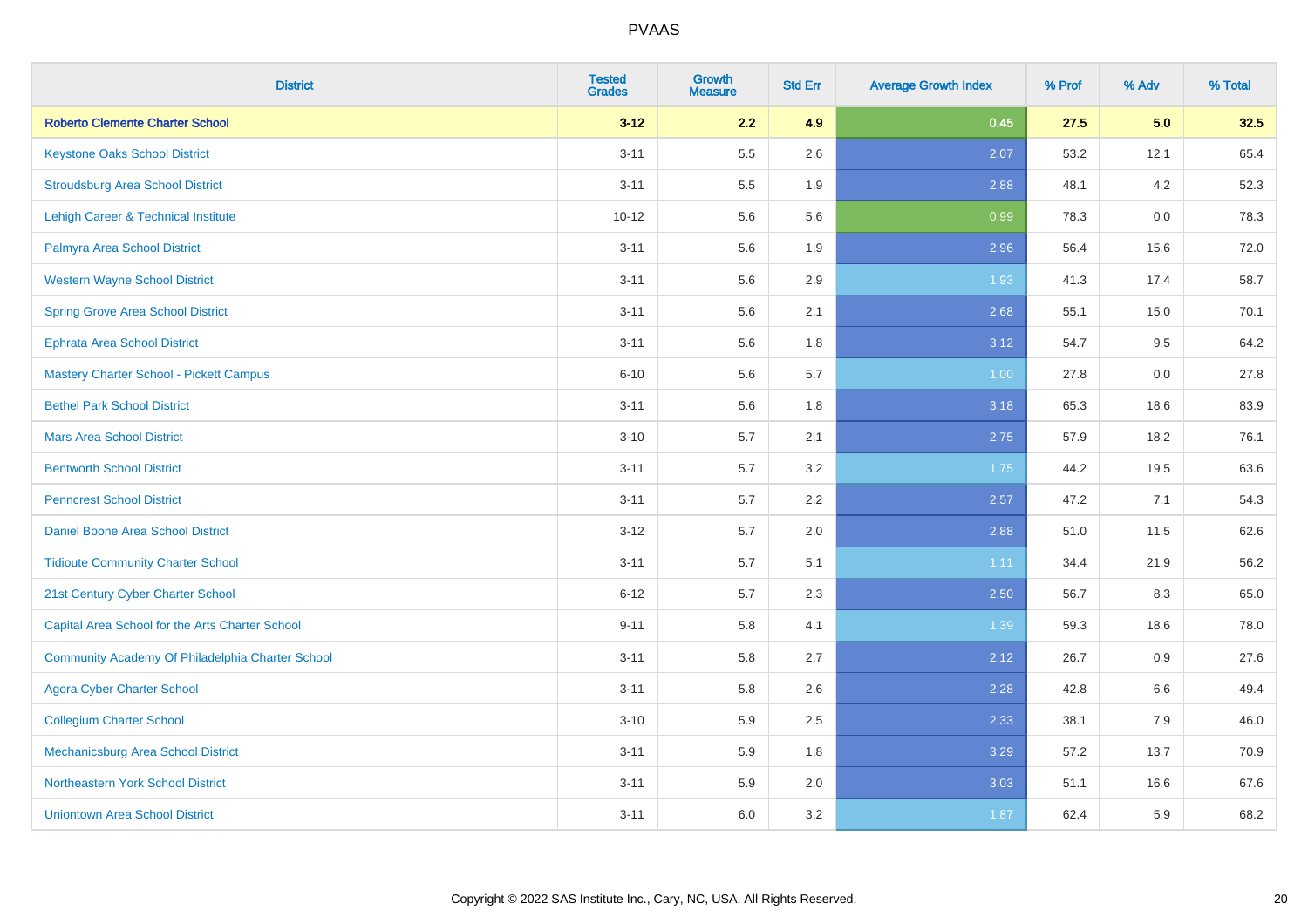| <b>District</b>                               | <b>Tested</b><br><b>Grades</b> | <b>Growth</b><br><b>Measure</b> | <b>Std Err</b> | <b>Average Growth Index</b> | % Prof | % Adv | % Total |
|-----------------------------------------------|--------------------------------|---------------------------------|----------------|-----------------------------|--------|-------|---------|
| <b>Roberto Clemente Charter School</b>        | $3 - 12$                       | 2.2                             | 4.9            | 0.45                        | 27.5   | 5.0   | 32.5    |
| Hollidaysburg Area School District            | $3 - 11$                       | 6.0                             | 2.1            | 2.88                        | 57.1   | 12.3  | 69.4    |
| <b>Wilson Area School District</b>            | $3 - 11$                       | 6.0                             | 2.6            | 2.30                        | 48.7   | 8.5   | 57.2    |
| <b>Spring-Ford Area School District</b>       | $3 - 11$                       | 6.0                             | 1.3            | 4.46                        | 60.8   | 16.5  | 77.4    |
| <b>Dover Area School District</b>             | $3 - 12$                       | 6.0                             | 2.1            | 2.94                        | 52.2   | 6.0   | 58.2    |
| <b>Connellsville Area School District</b>     | $3 - 11$                       | 6.1                             | 2.0            | 3.05                        | 45.4   | 7.8   | 53.2    |
| <b>Whitehall-Coplay School District</b>       | $3 - 11$                       | 6.1                             | 1.8            | 3.45                        | 49.3   | 7.4   | 56.6    |
| <b>Millersburg Area School District</b>       | $3 - 11$                       | 6.2                             | 3.8            | 1.63                        | 51.8   | 7.4   | 59.3    |
| <b>Northgate School District</b>              | $3 - 11$                       | 6.3                             | 3.6            | 1.73                        | 53.3   | 16.7  | 70.0    |
| <b>Salisbury Township School District</b>     | $3 - 11$                       | 6.3                             | 3.6            | 1.77                        | 46.2   | 6.6   | 52.8    |
| <b>Belle Vernon Area School District</b>      | $3 - 11$                       | 6.5                             | 2.6            | 2.44                        | 55.6   | 11.1  | 66.7    |
| <b>Steel Valley School District</b>           | $3 - 11$                       | 6.5                             | 3.4            | 1.89                        | 50.7   | 5.6   | 56.3    |
| <b>Wattsburg Area School District</b>         | $3 - 11$                       | 6.5                             | 2.7            | 2.43                        | 42.7   | 7.6   | 50.3    |
| <b>Sto-Rox School District</b>                | $3 - 10$                       | 6.6                             | 3.7            | 1.80                        | 13.4   | 0.0   | 13.4    |
| <b>Franklin Area School District</b>          | $3 - 11$                       | 6.6                             | 2.8            | 2.34                        | 48.2   | 4.5   | 52.7    |
| <b>Richland School District</b>               | $3 - 11$                       | 6.7                             | 2.9            | 2.33                        | 62.2   | 19.2  | 81.4    |
| Pocono Mountain School District               | $3-12$                         | 6.8                             | 1.5            | 4.62                        | 45.8   | 5.0   | 50.7    |
| <b>Upper Darby School District</b>            | $3 - 12$                       | 6.9                             | 1.5            | 4.62                        | 45.0   | 6.7   | 51.7    |
| <b>Brookville Area School District</b>        | $3 - 11$                       | 6.9                             | 3.0            | 2.30                        | 55.2   | 15.6  | 70.8    |
| <b>Shanksville-Stonycreek School District</b> | $3 - 10$                       | 7.0                             | 5.9            | 1.20                        | 64.7   | 17.6  | 82.4    |
| <b>Esperanza Cyber Charter School</b>         | $3 - 11$                       | 7.1                             | 6.1            | 1.16                        | 9.1    | 0.0   | 9.1     |
| <b>Centennial School District</b>             | $3 - 10$                       | 7.1                             | 1.7            | 4.29                        | 50.1   | 8.7   | 58.9    |
| <b>Carlynton School District</b>              | $3 - 11$                       | 7.3                             | 3.3            | 2.22                        | 41.0   | 10.5  | 51.6    |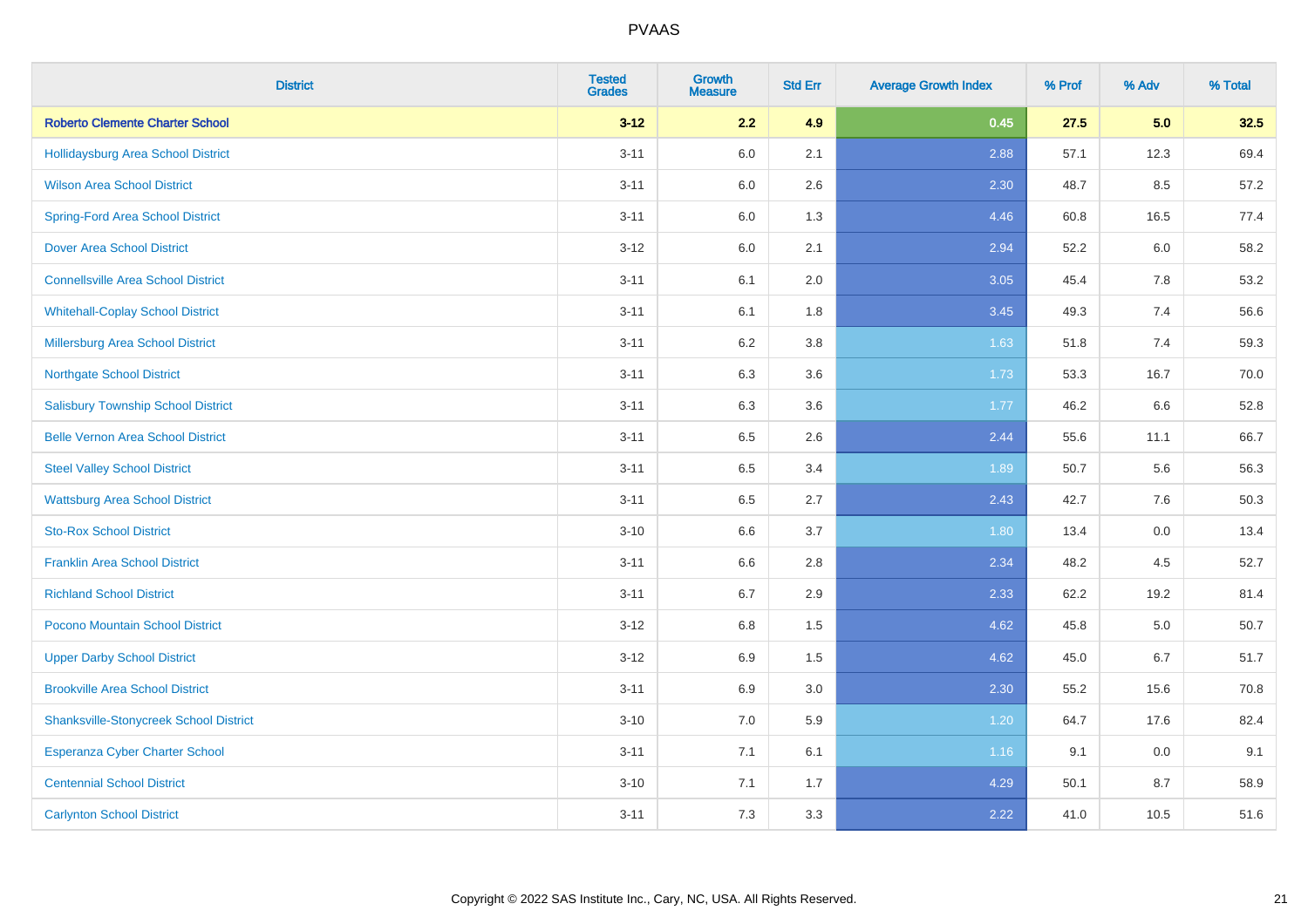| <b>District</b>                                        | <b>Tested</b><br><b>Grades</b> | <b>Growth</b><br><b>Measure</b> | <b>Std Err</b> | <b>Average Growth Index</b> | % Prof | % Adv | % Total |
|--------------------------------------------------------|--------------------------------|---------------------------------|----------------|-----------------------------|--------|-------|---------|
| <b>Roberto Clemente Charter School</b>                 | $3 - 12$                       | 2.2                             | 4.9            | 0.45                        | 27.5   | 5.0   | 32.5    |
| Lehigh Valley Charter High School For The Arts         | $9 - 10$                       | 7.3                             | 2.6            | 2.82                        | 62.3   | 18.2  | 80.5    |
| <b>Carbondale Area School District</b>                 | $3 - 10$                       | 7.4                             | 3.3            | 2.25                        | 56.6   | 2.6   | 59.2    |
| <b>Wilmington Area School District</b>                 | $3 - 11$                       | 7.5                             | 3.0            | 2.48                        | 55.1   | 5.1   | 60.2    |
| Philadelphia City School District                      | $3 - 12$                       | 7.5                             | 0.6            | 12.64                       | 38.4   | 7.0   | 45.4    |
| New Hope-Solebury School District                      | $3 - 11$                       | 7.5                             | 2.9            | 2.57                        | 68.2   | 22.7  | 90.9    |
| <b>Coudersport Area School District</b>                | $3 - 11$                       | 7.7                             | 3.7            | 2.06                        | 55.7   | 8.2   | 63.9    |
| <b>Saint Marys Area School District</b>                | $3 - 11$                       | 7.8                             | 2.6            | 3.04                        | 57.0   | 8.2   | 65.2    |
| Allegheny-Clarion Valley School District               | $3 - 10$                       | 7.8                             | 4.7            | 1.65                        | 53.3   | 3.3   | 56.7    |
| <b>Wayne Highlands School District</b>                 | $3 - 11$                       | 7.8                             | 2.4            | 3.23                        | 52.3   | 13.1  | 65.4    |
| <b>Haverford Township School District</b>              | $3 - 11$                       | 8.0                             | 1.5            | 5.27                        | 53.0   | 25.5  | 78.6    |
| <b>Blacklick Valley School District</b>                | $3 - 11$                       | 8.0                             | 4.3            | 1.85                        | 34.1   | 0.0   | 34.1    |
| <b>Reach Cyber Charter School</b>                      | $3 - 11$                       | 8.1                             | 4.7            | 1.72                        | 42.4   | 4.6   | 47.0    |
| <b>Bethlehem-Center School District</b>                | $3 - 10$                       | 8.1                             | 3.3            | 2.46                        | 35.1   | 1.4   | 36.5    |
| <b>Moon Area School District</b>                       | $3 - 11$                       | 8.2                             | 1.9            | 4.25                        | 58.7   | 18.5  | 77.2    |
| <b>Monessen City School District</b>                   | $3 - 10$                       | 8.3                             | 4.5            | 1.85                        | 42.9   | 2.9   | 45.7    |
| Selinsgrove Area School District                       | $3 - 12$                       | 8.3                             | 2.3            | 3.54                        | 56.8   | 10.0  | 66.8    |
| Renaissance Academy Charter School                     | $3 - 11$                       | 8.3                             | 3.3            | 2.54                        | 45.6   | 22.8  | 68.4    |
| <b>William Penn School District</b>                    | $3 - 12$                       | 8.3                             | 2.1            | 3.99                        | 35.6   | 3.0   | 38.7    |
| <b>Cornwall-Lebanon School District</b>                | $3 - 11$                       | 8.3                             | 1.6            | 5.08                        | 47.2   | 8.4   | 55.6    |
| <b>Chester Charter Scholars Academy Charter School</b> | $3 - 12$                       | 8.4                             | 4.1            | 2.03                        | 23.4   | 0.0   | 23.4    |
| <b>Oswayo Valley School District</b>                   | $3 - 12$                       | 8.5                             | 5.0            | 1.68                        | 50.0   | 16.7  | 66.7    |
| <b>Allegheny Valley School District</b>                | $3 - 11$                       | 8.5                             | 3.9            | 2.17                        | 53.1   | 12.2  | 65.3    |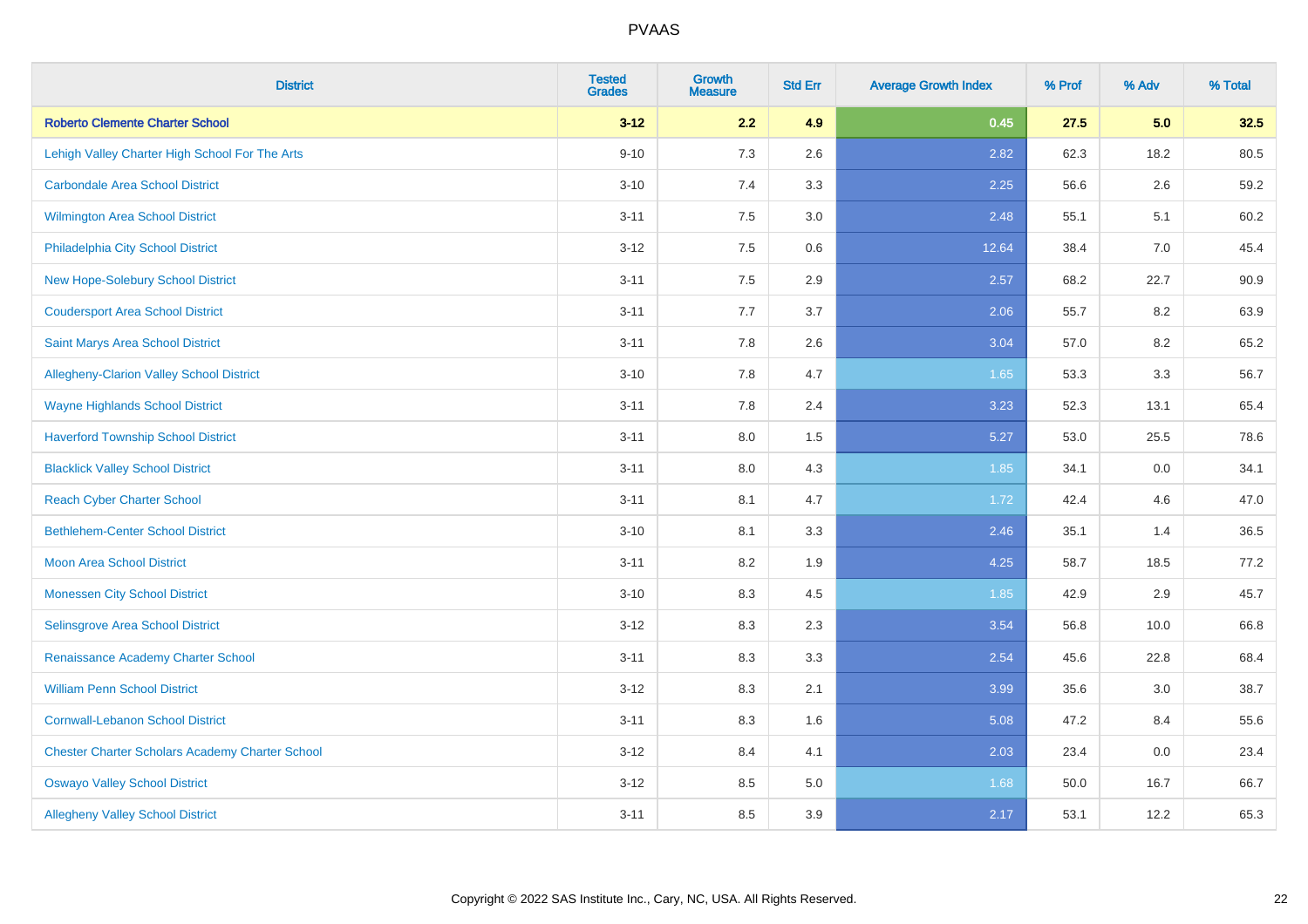| <b>District</b>                                    | <b>Tested</b><br><b>Grades</b> | <b>Growth</b><br><b>Measure</b> | <b>Std Err</b> | <b>Average Growth Index</b> | % Prof | % Adv | % Total |
|----------------------------------------------------|--------------------------------|---------------------------------|----------------|-----------------------------|--------|-------|---------|
| <b>Roberto Clemente Charter School</b>             | $3 - 12$                       | 2.2                             | 4.9            | 0.45                        | 27.5   | 5.0   | 32.5    |
| Eastern Lebanon County School District             | $3 - 11$                       | 8.6                             | 2.2            | 3.84                        | 48.8   | 11.4  | 60.3    |
| <b>Conestoga Valley School District</b>            | $3 - 11$                       | 8.7                             | 1.8            | 4.69                        | 60.3   | 13.5  | 73.8    |
| <b>Wyalusing Area School District</b>              | $3 - 12$                       | 8.8                             | 3.3            | 2.68                        | 54.6   | 11.7  | 66.2    |
| <b>Wilson School District</b>                      | $3 - 12$                       | 8.8                             | 1.5            | 5.96                        | 52.6   | 14.6  | 67.2    |
| <b>Council Rock School District</b>                | $3 - 11$                       | 8.9                             | 1.2            | 7.65                        | 62.8   | 16.6  | 79.4    |
| <b>Hamburg Area School District</b>                | $3 - 11$                       | 8.9                             | 2.5            | 3.63                        | 43.5   | 8.2   | 51.7    |
| <b>Mckeesport Area School District</b>             | $3 - 12$                       | 9.0                             | 2.4            | 3.72                        | 31.0   | 4.5   | 35.5    |
| <b>Avon Grove Charter School</b>                   | $3 - 11$                       | 9.0                             | 2.9            | 3.13                        | 58.8   | 16.7  | 75.5    |
| <b>York Academy Regional Charter School</b>        | $3 - 11$                       | 9.0                             | 5.0            | 1.79                        | 55.2   | 0.0   | 55.2    |
| Ambridge Area School District                      | $3 - 12$                       | 9.1                             | 2.6            | 3.46                        | 50.4   | 10.7  | 61.1    |
| <b>Mifflin County School District</b>              | $3 - 11$                       | 9.1                             | 1.7            | 5.49                        | 47.1   | 6.7   | 53.8    |
| <b>Octorara Area School District</b>               | $3 - 11$                       | 9.1                             | 2.4            | 3.82                        | 52.1   | 8.5   | 60.6    |
| <b>North Penn School District</b>                  | $3 - 11$                       | 9.1                             | 1.1            | 8.36                        | 55.8   | 17.0  | 72.8    |
| <b>Commonwealth Charter Academy Charter School</b> | $3 - 10$                       | 9.1                             | 1.9            | 4.90                        | 47.2   | 9.1   | 56.3    |
| <b>Cranberry Area School District</b>              | $3 - 12$                       | 9.2                             | 3.0            | 3.04                        | 47.5   | 10.2  | 57.6    |
| Pen Argyl Area School District                     | $3 - 12$                       | 9.2                             | 2.7            | 3.46                        | 50.0   | 12.6  | 62.6    |
| Pennsylvania Distance Learning Charter School      | $3 - 12$                       | 9.3                             | 4.2            | 2.22                        | 42.2   | 3.1   | 45.3    |
| <b>Bethlehem Area School District</b>              | $3 - 11$                       | 9.3                             | 1.1            | 8.15                        | 44.7   | 12.0  | 56.7    |
| <b>Tech Freire Charter School</b>                  | $9 - 11$                       | 9.3                             | 2.9            | 3.26                        | 18.0   | 1.1   | 19.1    |
| <b>Shippensburg Area School District</b>           | $3 - 11$                       | 9.3                             | 1.9            | 4.84                        | 53.1   | 10.2  | 63.3    |
| Multicultural Academy Charter School               | $9 - 11$                       | 9.5                             | 3.5            | 2.69                        | 22.0   | 0.0   | 22.0    |
| <b>Hazleton Area School District</b>               | $3 - 11$                       | 9.6                             | 1.4            | 6.77                        | 45.0   | 7.8   | 52.9    |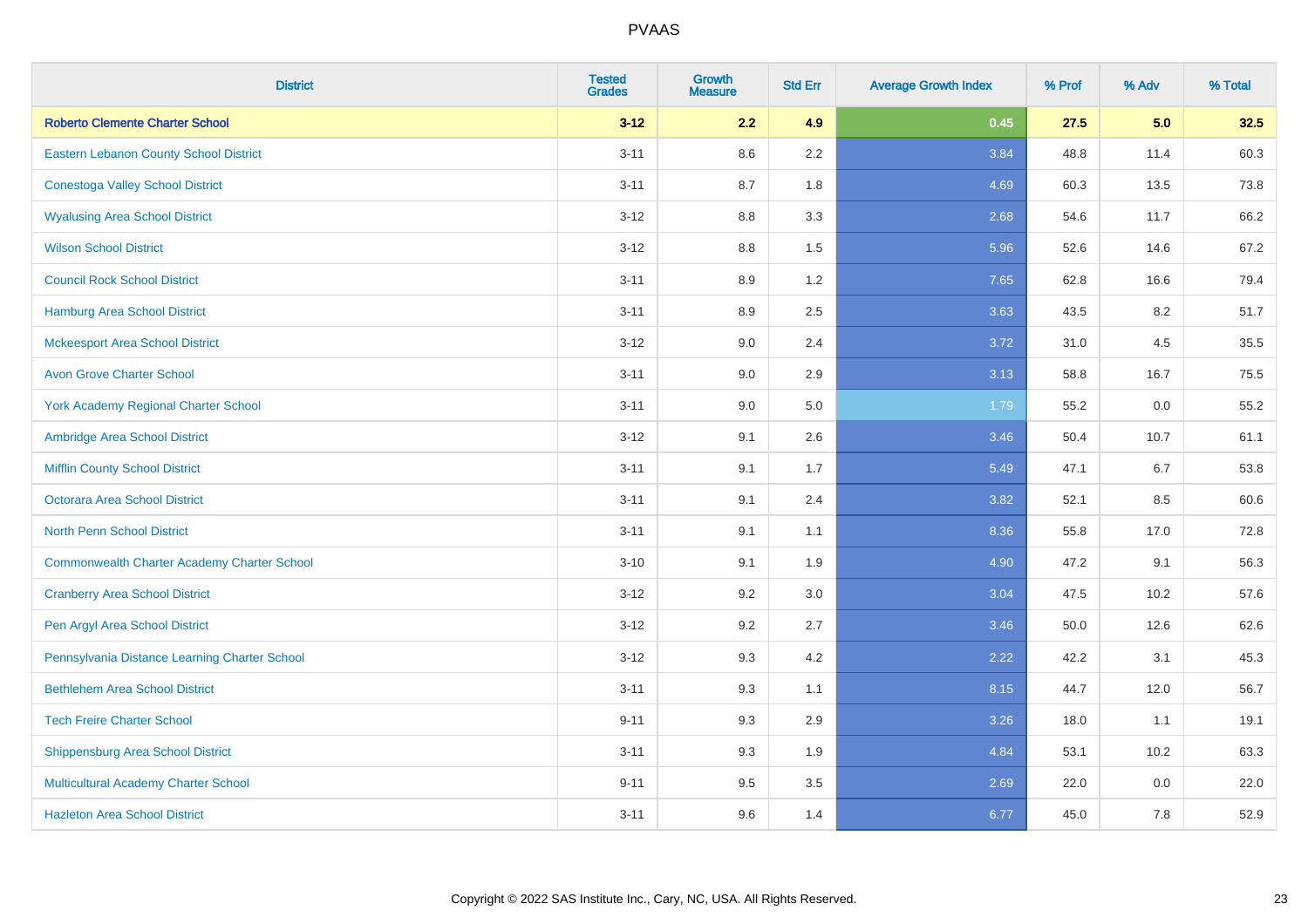| <b>District</b>                                | <b>Tested</b><br><b>Grades</b> | <b>Growth</b><br><b>Measure</b> | <b>Std Err</b> | <b>Average Growth Index</b> | % Prof | % Adv | % Total |
|------------------------------------------------|--------------------------------|---------------------------------|----------------|-----------------------------|--------|-------|---------|
| <b>Roberto Clemente Charter School</b>         | $3 - 12$                       | 2.2                             | 4.9            | 0.45                        | 27.5   | 5.0   | 32.5    |
| <b>Eastern York School District</b>            | $3 - 11$                       | 9.6                             | 2.6            | 3.71                        | 56.3   | 12.6  | 68.9    |
| <b>Freeport Area School District</b>           | $3 - 10$                       | 9.7                             | 2.5            | 3.91                        | 57.5   | 17.8  | 75.3    |
| <b>Homer-Center School District</b>            | $3 - 11$                       | 9.7                             | 3.6            | 2.70                        | 45.1   | 17.2  | 62.3    |
| <b>Shenandoah Valley School District</b>       | $3 - 11$                       | 9.7                             | 3.9            | 2.49                        | 28.3   | 5.0   | 33.3    |
| Fox Chapel Area School District                | $3 - 11$                       | 9.8                             | 1.8            | 5.36                        | 56.6   | 28.6  | 85.2    |
| <b>Northern Cambria School District</b>        | $3 - 11$                       | 10.0                            | 3.3            | 3.04                        | 47.4   | 5.1   | 52.6    |
| <b>Avon Grove School District</b>              | $3 - 10$                       | 10.0                            | 1.6            | 6.26                        | 56.3   | 18.6  | 74.9    |
| <b>Ridley School District</b>                  | $3 - 12$                       | 10.0                            | 1.6            | 6.10                        | 45.6   | 8.2   | 53.8    |
| <b>Reading School District</b>                 | $3 - 11$                       | 10.1                            | 1.4            | 7.25                        | 24.7   | 2.4   | 27.2    |
| <b>York Suburban School District</b>           | $3 - 11$                       | 10.1                            | 2.1            | 4.91                        | 53.5   | 27.8  | 81.3    |
| Dr Robert Ketterer Charter School Inc          | $6 - 12$                       | 10.1                            | 5.0            | 2.04                        | 14.9   | 0.4   | 15.3    |
| <b>Clarion Area School District</b>            | $3 - 11$                       | 10.3                            | 4.1            | 2.51                        | 45.4   | 14.6  | 60.0    |
| <b>Midd-West School District</b>               | $3 - 11$                       | 10.3                            | 2.7            | 3.80                        | 58.0   | 13.4  | 71.4    |
| <b>Cocalico School District</b>                | $3 - 11$                       | 10.6                            | 2.0            | 5.18                        | 50.8   | 14.1  | 64.8    |
| <b>Montgomery Area School District</b>         | $3 - 11$                       | 10.7                            | 3.6            | 2.96                        | 48.7   | 12.4  | 61.1    |
| Lake-Lehman School District                    | $3 - 11$                       | 10.8                            | 2.7            | 3.93                        | 55.3   | 7.9   | 63.2    |
| Montoursville Area School District             | $3-12$                         | 10.8                            | 2.5            | 4.24                        | 44.6   | 20.1  | 64.8    |
| <b>Garnet Valley School District</b>           | $3 - 10$                       | 10.9                            | 1.7            | 6.53                        | 67.1   | 19.0  | 86.1    |
| <b>Sayre Area School District</b>              | $3 - 11$                       | 11.2                            | 3.5            | 3.20                        | 52.2   | 7.5   | 59.7    |
| <b>Greater Nanticoke Area School District</b>  | $3-12$                         | 11.2                            | 2.8            | 4.01                        | 38.0   | 12.4  | 50.4    |
| <b>Littlestown Area School District</b>        | $3 - 11$                       | 11.4                            | 2.5            | 4.62                        | 55.2   | 10.4  | 65.6    |
| <b>Mastery Charter School - Hardy Williams</b> | $3 - 11$                       | 11.4                            | 3.4            | 3.33                        | 44.3   | 5.7   | 50.0    |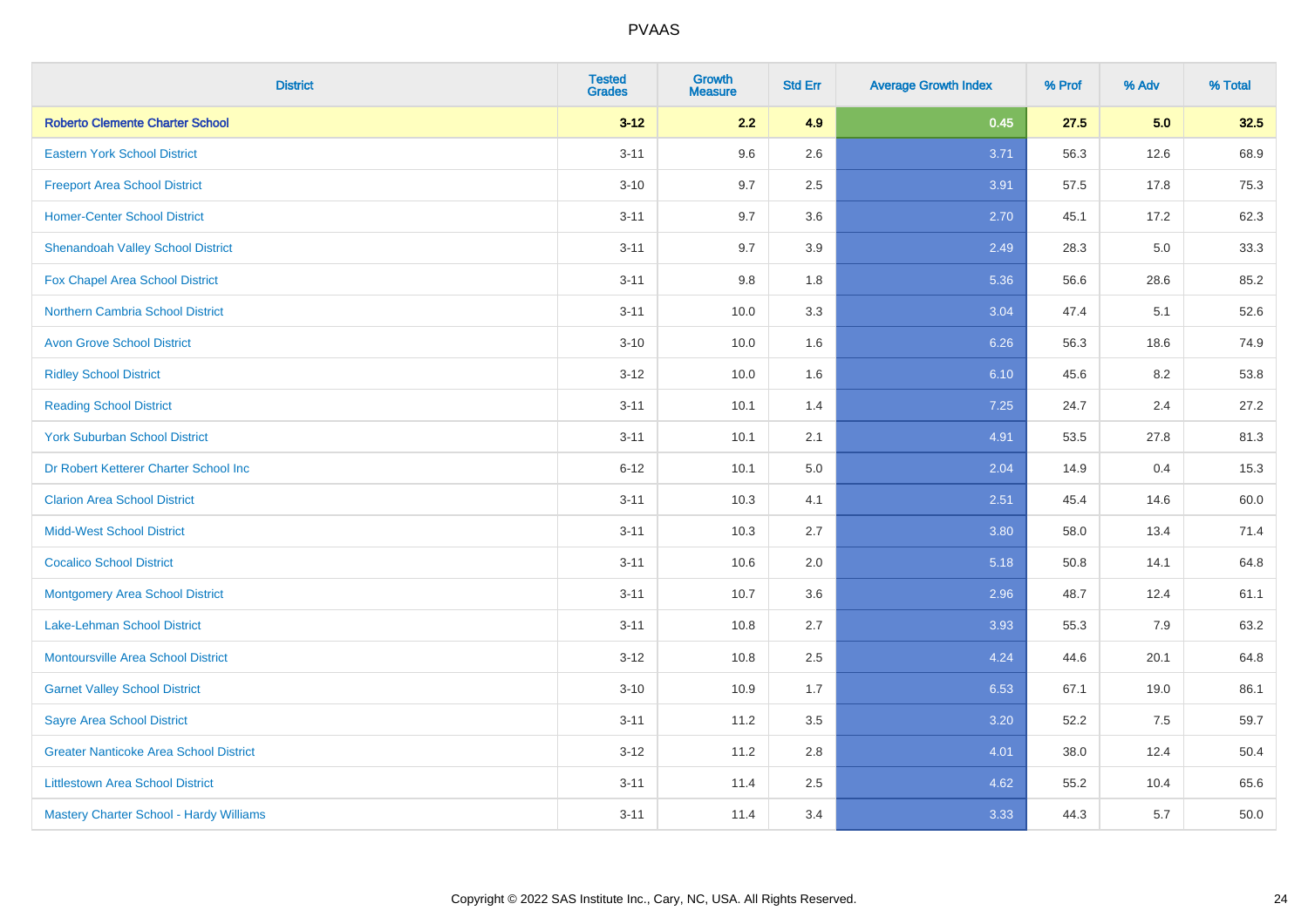| <b>District</b>                          | <b>Tested</b><br><b>Grades</b> | <b>Growth</b><br><b>Measure</b> | <b>Std Err</b> | <b>Average Growth Index</b> | % Prof | % Adv   | % Total |
|------------------------------------------|--------------------------------|---------------------------------|----------------|-----------------------------|--------|---------|---------|
| <b>Roberto Clemente Charter School</b>   | $3 - 12$                       | 2.2                             | 4.9            | 0.45                        | 27.5   | 5.0     | 32.5    |
| <b>Pine-Richland School District</b>     | $3 - 11$                       | 11.5                            | 1.8            | 6.31                        | 60.6   | 24.4    | 85.0    |
| Pennsylvania Cyber Charter School        | $3 - 11$                       | 11.6                            | 1.5            | 7.54                        | 46.3   | $5.0\,$ | 51.3    |
| <b>Pennsbury School District</b>         | $3 - 11$                       | 11.7                            | 1.5            | 7.90                        | 60.1   | 21.3    | 81.3    |
| <b>Fort Leboeuf School District</b>      | $3 - 11$                       | 11.7                            | 2.5            | 4.73                        | 48.5   | 21.1    | 69.6    |
| Pennsylvania Virtual Charter School      | $3 - 11$                       | 11.8                            | 3.5            | 3.37                        | 56.5   | 11.1    | 67.6    |
| Downingtown Area School District         | $3 - 11$                       | 12.1                            | 1.1            | 10.67                       | 60.0   | 23.5    | 83.6    |
| <b>Fleetwood Area School District</b>    | $3 - 10$                       | 12.2                            | 2.2            | 5.68                        | 53.5   | 11.6    | 65.2    |
| <b>Central York School District</b>      | $3 - 12$                       | 12.3                            | 1.7            | 7.20                        | 55.5   | 11.5    | 67.0    |
| <b>Souderton Area School District</b>    | $3 - 11$                       | 12.4                            | 1.5            | 8.28                        | 61.7   | 15.2    | 76.9    |
| <b>School Lane Charter School</b>        | $3 - 11$                       | 12.4                            | 3.6            | 3.43                        | 59.1   | 9.8     | 68.9    |
| Jenkintown School District               | $3 - 11$                       | 12.5                            | 4.4            | 2.84                        | 54.6   | 29.6    | 84.1    |
| <b>Wissahickon School District</b>       | $3 - 10$                       | 12.5                            | 1.8            | 6.85                        | 58.3   | 22.4    | 80.7    |
| <b>West Perry School District</b>        | $3 - 11$                       | 12.5                            | 2.5            | 4.99                        | 56.6   | 8.4     | 65.0    |
| <b>Delaware Valley School District</b>   | $3 - 11$                       | 12.6                            | 1.8            | 6.93                        | 55.2   | 16.2    | 71.4    |
| <b>West Chester Area School District</b> | $3 - 11$                       | 12.6                            | 1.2            | 10.38                       | 66.8   | 20.2    | 87.0    |
| <b>Derry Township School District</b>    | $3 - 10$                       | 12.8                            | 2.0            | 6.39                        | 54.8   | 25.8    | 80.6    |
| <b>Iroquois School District</b>          | $3 - 11$                       | 13.1                            | 3.0            | 4.35                        | 48.2   | 7.8     | 56.0    |
| <b>Derry Area School District</b>        | $3 - 11$                       | 13.2                            | 2.8            | 4.69                        | 60.0   | 12.5    | 72.5    |
| People For People Charter School         | $3 - 12$                       | 13.3                            | 5.5            | 2.43                        | 13.5   | 0.0     | 13.5    |
| <b>Penn-Trafford School District</b>     | $3 - 11$                       | 13.4                            | 1.7            | 7.87                        | 62.3   | 21.9    | 84.2    |
| <b>Abington Heights School District</b>  | $3 - 11$                       | 13.5                            | 2.2            | 6.27                        | 58.3   | 16.2    | 74.5    |
| <b>Jamestown Area School District</b>    | $3 - 11$                       | 13.5                            | 4.2            | 3.19                        | 64.4   | 13.3    | 77.8    |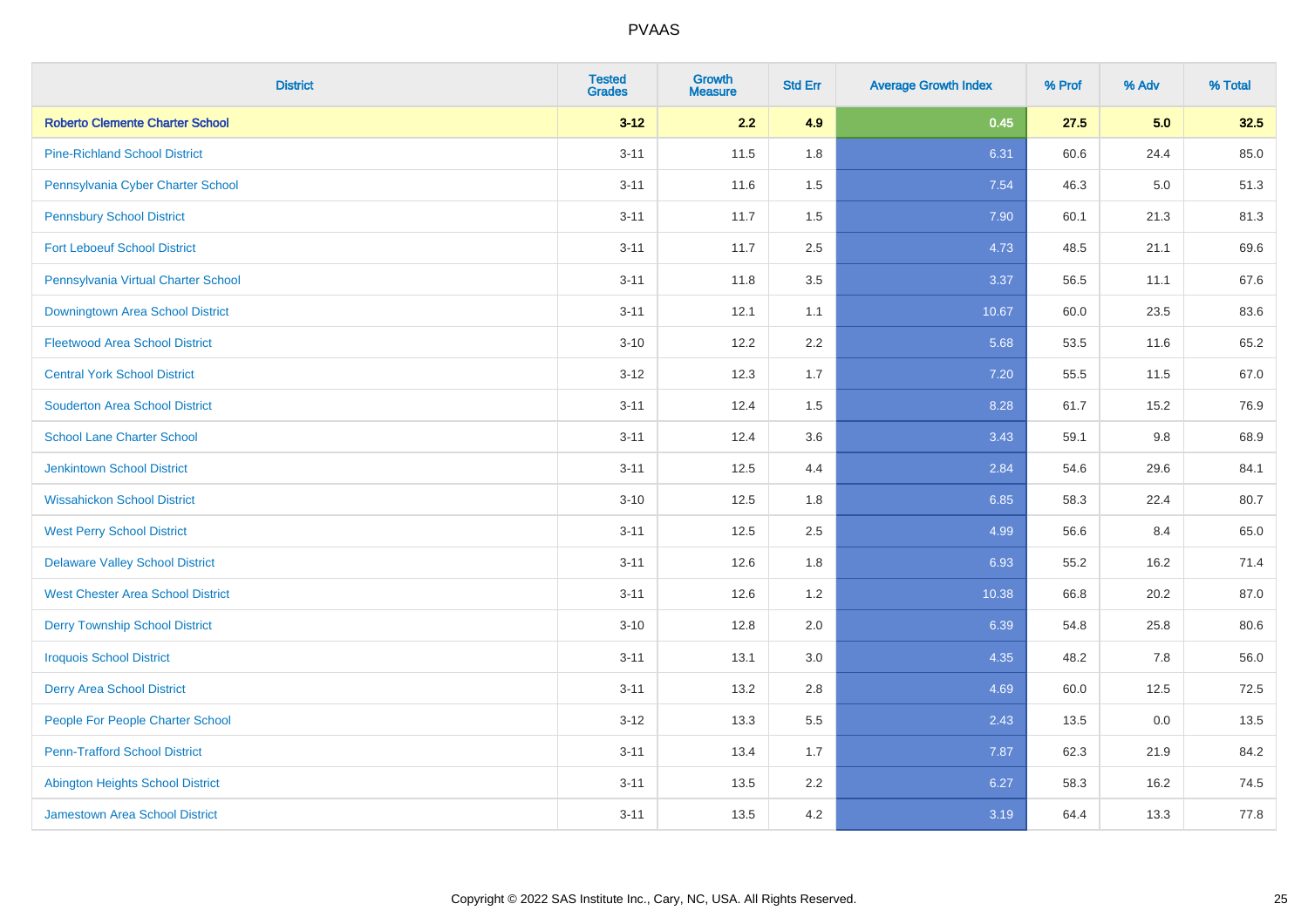| <b>District</b>                                  | <b>Tested</b><br><b>Grades</b> | <b>Growth</b><br><b>Measure</b> | <b>Std Err</b> | <b>Average Growth Index</b> | % Prof | % Adv   | % Total |
|--------------------------------------------------|--------------------------------|---------------------------------|----------------|-----------------------------|--------|---------|---------|
| <b>Roberto Clemente Charter School</b>           | $3 - 12$                       | 2.2                             | 4.9            | 0.45                        | 27.5   | 5.0     | 32.5    |
| <b>Dallastown Area School District</b>           | $3 - 11$                       | 13.5                            | 1.5            | 8.84                        | 56.0   | 17.9    | 73.8    |
| <b>City CHS</b>                                  | $10 - 11$                      | 13.6                            | 2.7            | 5.12                        | 45.8   | 3.0     | 48.8    |
| <b>Springfield School District</b>               | $3 - 11$                       | 13.8                            | 1.7            | 7.99                        | 60.9   | 21.5    | 82.4    |
| Penns Valley Area School District                | $3 - 12$                       | 14.0                            | 2.9            | 4.80                        | 41.9   | 23.1    | 65.0    |
| <b>Colonial School District</b>                  | $3 - 11$                       | 14.0                            | 1.7            | 8.21                        | 60.2   | 19.6    | 79.8    |
| <b>Lincoln Leadership Academy Charter School</b> | $3 - 12$                       | 14.2                            | 6.4            | 2.22                        | 23.5   | $0.0\,$ | 23.5    |
| <b>Southern York County School District</b>      | $3 - 11$                       | 14.2                            | 2.1            | 6.91                        | 55.1   | 18.1    | 73.1    |
| <b>Saucon Valley School District</b>             | $3 - 11$                       | 14.7                            | 2.5            | 5.98                        | 48.7   | 20.2    | 69.0    |
| <b>Great Valley School District</b>              | $3 - 11$                       | 15.0                            | 1.9            | 7.98                        | 50.0   | 35.0    | 85.0    |
| <b>Upper Merion Area School District</b>         | $3 - 11$                       | 15.3                            | 2.0            | 7.62                        | 59.3   | 19.3    | 78.6    |
| <b>Upper Dublin School District</b>              | $3 - 12$                       | 15.4                            | 1.8            | 8.53                        | 60.8   | 24.8    | 85.6    |
| Northern York County School District             | $3 - 11$                       | 15.6                            | 2.0            | 7.98                        | 57.4   | 11.5    | 68.8    |
| <b>Greenwood School District</b>                 | $3 - 11$                       | 15.9                            | 3.9            | 4.11                        | 50.0   | 25.0    | 75.0    |
| <b>Belmont Charter School</b>                    | $3 - 10$                       | 16.0                            | 6.5            | 2.45                        | 64.3   | 0.0     | 64.3    |
| Northern Bedford County School District          | $3 - 11$                       | 16.5                            | 3.6            | 4.58                        | 51.7   | 20.0    | 71.7    |
| <b>Deer Lakes School District</b>                | $3 - 11$                       | 17.0                            | 2.7            | 6.32                        | 61.5   | 16.4    | 77.9    |
| <b>Unionville-Chadds Ford School District</b>    | $3 - 11$                       | 17.1                            | 3.1            | 5.51                        | 68.1   | 13.2    | 81.3    |
| <b>North Allegheny School District</b>           | $3 - 11$                       | 17.4                            | 1.3            | 13.52                       | 59.5   | 28.1    | 87.6    |
| <b>Norwin School District</b>                    | $3 - 11$                       | 18.0                            | 1.7            | 10.37                       | 58.5   | 27.0    | 85.4    |
| <b>Valley View School District</b>               | $3 - 11$                       | 18.1                            | 2.4            | 7.42                        | 53.7   | 14.7    | 68.4    |
| <b>Cumberland Valley School District</b>         | $3 - 12$                       | 18.5                            | 1.3            | 14.64                       | 60.7   | 23.4    | 84.1    |
| <b>Upper Saint Clair School District</b>         | $3 - 11$                       | 18.5                            | 1.7            | 10.65                       | 61.8   | 30.1    | 91.9    |